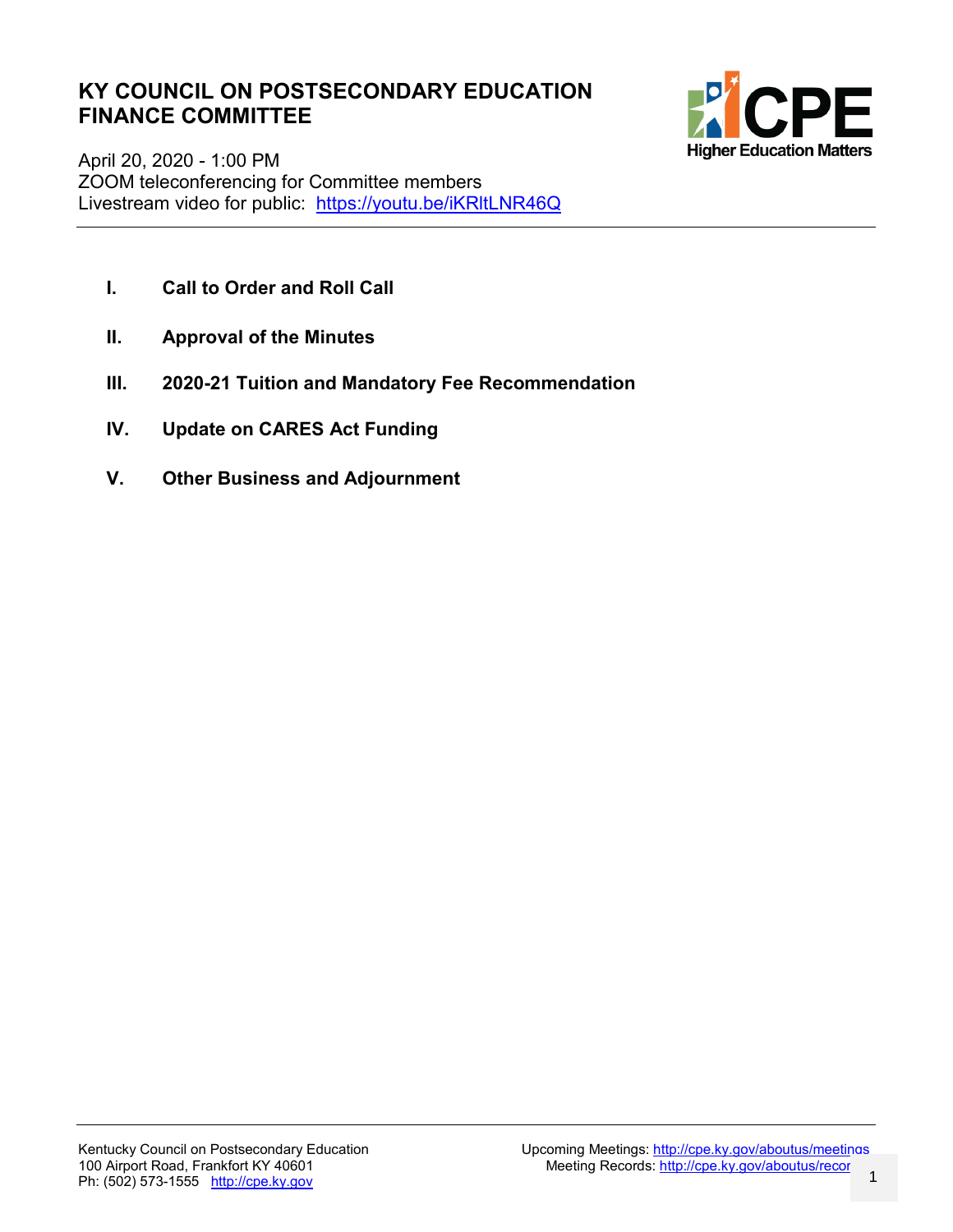#### **DRAFT MINUTES**

Council on Postsecondary Education

Type: Finance Committee Meeting Date: March 18, 2020 Time: 2:00 p.m. ET Location: Virtual Meeting – Committee member by ZOOM teleconference. Public viewing at:<https://youtu.be/xs44R8if1lo>

#### **CALL TO ORDER**

The Finance Committee met Wednesday, March 18, 2020, at 2:00 p.m., ET. Pursuant to Executive Order 2020-243 and a memorandum issued by the Finance and Administration Cabinet dated March 16, 2020, and in an effort to prevent the spread of Novel Coronavirus (COVID-19), the CPE Finance Committee met utilizing a video teleconference. Members of the public were invited to view the meeting virtually on the CPE YouTube page: [https://youtu.be/xs44R8if1lo.](https://youtu.be/xs44R8if1lo) Chair Ben Brandstetter presided.

#### **ATTENDENCE**

Members in attendance: Ben Brandstetter, Kim Halbauer, Richard Nelson, Carol Wright, and Grant Minix. All attended by teleconference.

Did not attend: Sherrill Zimmerman

Heather Faesy, CPE's senior associate for Board Relations, served as recorder of the meeting minutes.

#### **APPROVAL OF THE MINUTES**

The minutes of the February 19, 2020 Finance Committee meeting were approved as presented.

#### **UPDATE FROM THE PRESIDENT**

CPE President Aaron Thompson provided an update on the campus's plans and actions thus far in relation to the COVID-19 pandemic. He also discussed how the pandemic is impacting the 2020 legislative session and the tuition and mandatory fee review process.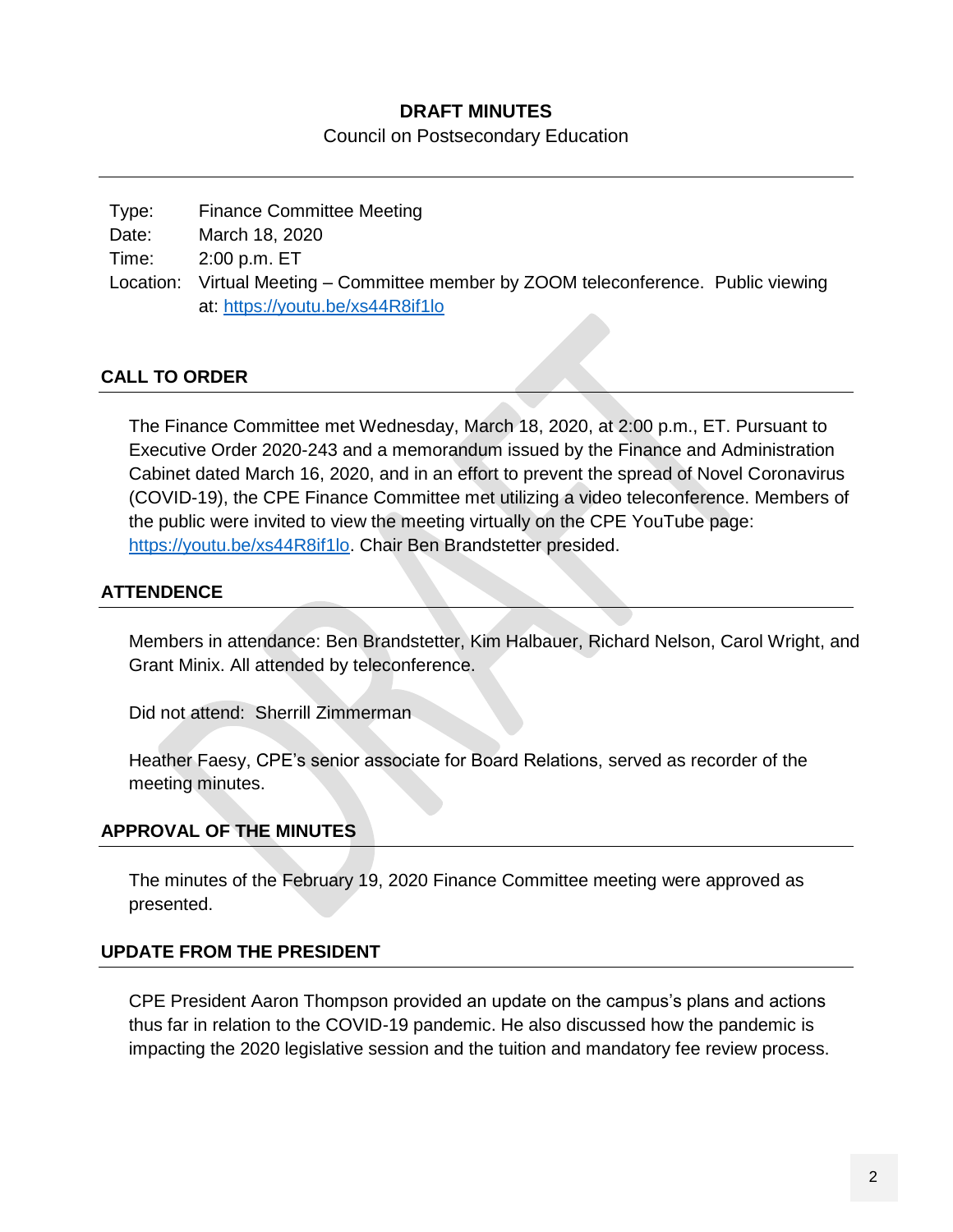#### **NONRESIDENT STUDENT TUITION MOUs**

Presenter: Bill Payne, CPE's Vice President for Finance and Administration

Dr. Payne presented two Memorandum of Understandings (MOUs) between the Council and following universities regarding nonresident student tuition: Eastern Kentucky University (EKU) and Western Kentucky University (WKU). Staff reported that the goals and structures of each agreement were consistent with the Nonresident Student Tuition Policy approved at the October 31, 2019 meeting.

EKU's MOU targets students from 17 states (Alabama, Florida, Georgia, Illinois, Indiana, Missouri, Mississippi, Michigan, Maryland, North Carolina, Ohio, Pennsylvania, South Carolina, Tennessee, Virginia, West Virginia, and Wisconsin) and Washington, D.C., and may be expanded to other states at a later date. The MOU specifies that students from these states and the District of Columbia may receive a tuition scholarship and that no academically qualified Kentucky resident will be displaced as a result of the MOU.

WKU's MOU state's that the university shall have flexibility to set tuition for out-of-state students so long as rates exceed the resident rate and that students from other states will be eligible to compete for need- and merit-based scholarships offered by the university and affiliated foundations. It further reiterates that no academically qualified Kentucky resident will be displaced as a result of the MOU.

MOTION: Mr. Nelson moved that the Committee accept the two individual MOUs between the Council and Eastern Kentucky University and Western Kentucky University regarding nonresident student tuition, and recommend approval of each to the Council at its April 24, 2020 meeting. Dr. Staat seconded the motion.

VOTE: The motion passed.

#### **INTERIM CAPITAL PROJECT REQUEST - WKU**

Presenter: Shaun McKiernan, CPE's Director of Finance and Budget

Mr. McKiernan presented the interim capital project requested by the Western Kentucky University (WKU) to reconfigure three classrooms in the Medical Center/Health Sciences Complex to create two larger classrooms with a minimum of 140 seats. WKU's nursing program has continued to expand and classroom spaces are now ineffective with students participating by watching the lectures/classroom instruction via electronic media in an adjoining room. This has created a situation requiring additional staffing to meet accreditation requirements.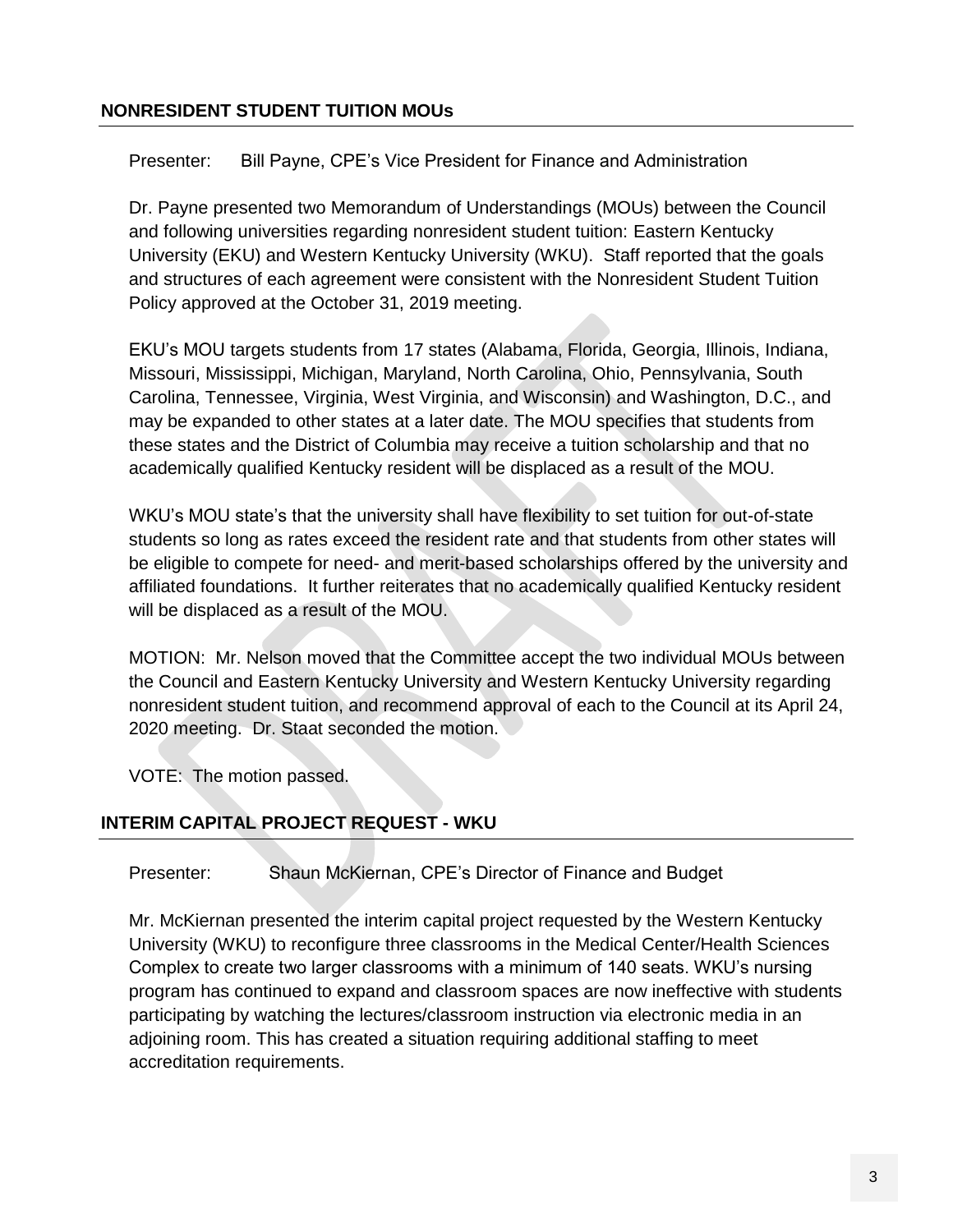MOTION: Dr. Staat moved the Committee approve WKU's interim capital project and recommend final approval by the Council at its April 24. 2020 meeting. Mr. Minix seconded the motion.

VOTE: The motion passed.

#### **2020-22 HOUSE BUDGET REVIEW (HB 352)**

Presenter: Bill Payne, CPE's Vice President for Finance and Administration

Dr. Payne reviewed the 2020-22 budget as approved by the House on March 6, 2020, and how it compared with the budget originally proposed by Governor Beshear. He stated the Senate is expected to pass their budget proposal within the week.

#### **PERFORMANCE FUNDING**

Information was provided in the agenda materials, but it was not discussed at the meeting.

#### **TUITION AND MANDATORY FEE SETTING UPDATE**

Information was provided in the agenda materials, but it was not discussed at the meeting.

#### **ONLINE TUITION CHARGE UPDATE**

This discussion was deferred to a later committee meeting.

#### **RESURGENCE FUND GUIDELINES (DRAFT)**

Presenter: Shaun McKiernan, CPE's Director of Finance and Budget

Mr. McKiernan provided a quick review of the drafted resurgence fund guidelines should the legislature approve a budget that includes asset preservation funding for the universities.

#### **ADJOURNMENT**

The Finance Committee adjourned at 3:00 p.m., ET.

#### **MINUTES REVIEWED AND APPROVED BY THE FINANCE COMMITTEE: \_\_\_\_\_\_\_\_\_\_\_\_\_\_\_\_**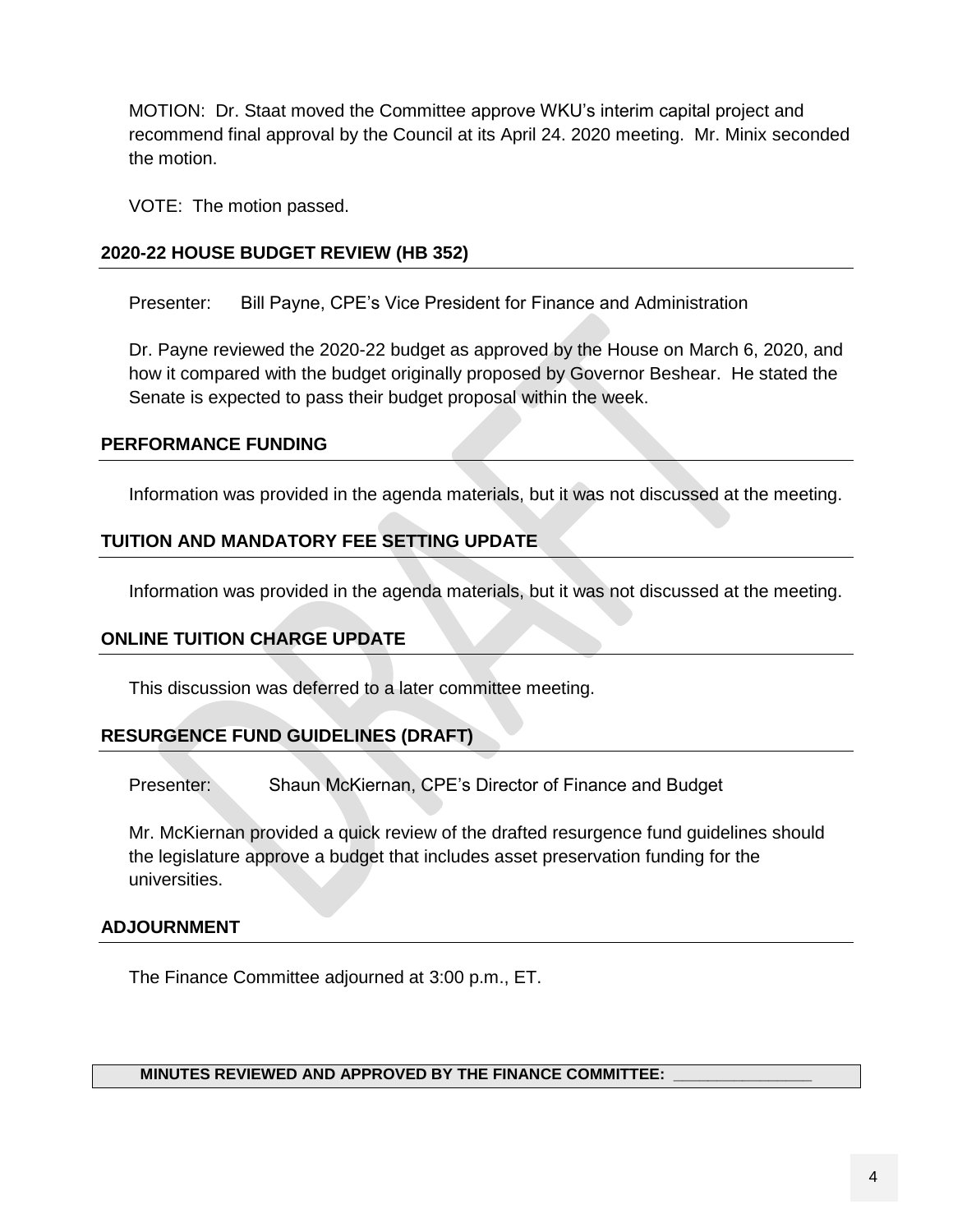#### **TITLE:** 2020-21 Tuition and Mandatory Fee Recommendation

#### **RECOMMENDATION:**

It is recommended that the Council approve resident undergraduate tuition and mandatory fee ceilings for academic year 2020-21 that equate to maximum base rate increases of no more than 2.0 percent at the public research and comprehensive universities.

It is further recommended that the Council approve a tuition and fee ceiling for resident students attending KCTCS institutions that equates to a maximum increase of no more than \$5.00 per credit hour in total tuition and fee charges (i.e., a 2.7% increase).

Finally, it is recommended that the public institutions be allowed to submit, for Council review and approval, market competitive tuition and fee rates for graduate and online courses.

**PRESENTER:** Bill Payne, CPE's Vice President of Finance and Administration

#### **BACKGROUND INFORMATION**

The Council staff used a collaborative process to develop its 2020-21 tuition and mandatory fee ceiling recommendation, which included sharing information and engaging in discussions with campus presidents and chief budget officers, Council members, and the Governor's office. Based on feedback from multiple stakeholders and in recognition that many Kentucky students and families may be struggling financially due to disruptions caused by the COVID-19 pandemic, there is a general sentiment that increases in resident undergraduate tuition and fees should be low in academic year 2020-21 to support a necessary balance between the ability of students and families to pay for college and resources required for postsecondary institutions to address inflationary cost increases, avoid or minimize potential layoffs of faculty and staff, and support continuing progress toward attainment of HB1 and Strategic Agenda goals and objectives.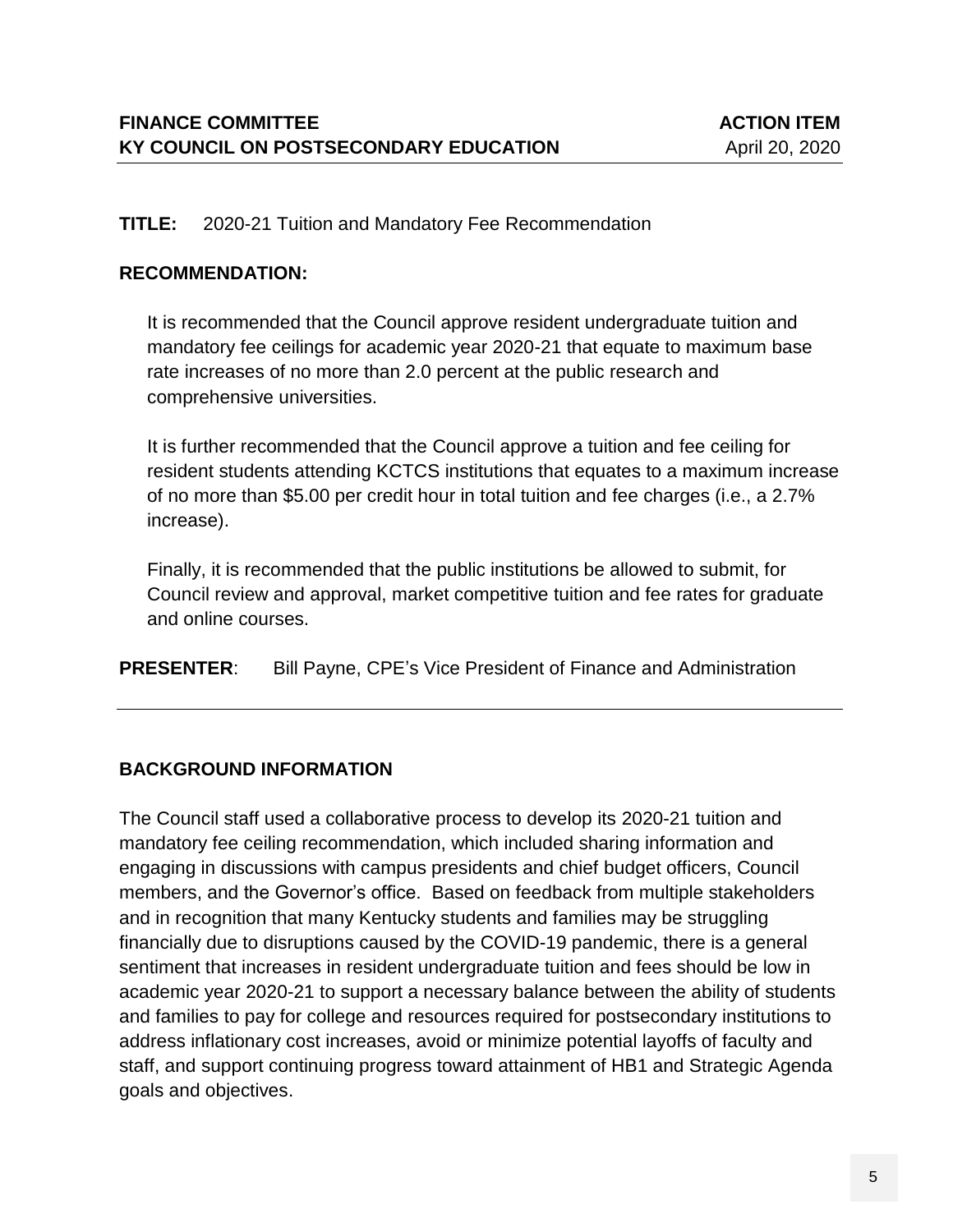These recommendations are consistent with the primary objectives of the Council's Tuition and Mandatory Fee Policy, including funding adequacy, shared benefits and responsibility, affordability and access, attracting and importing talent, and effective use of resources.

## **STAFF RECOMMENDATION**

For academic year 2020-21, staff recommends that the Council adopt resident undergraduate tuition and fee ceilings that equate to maximum base rate increases of no more than 2.0 percent at each public research and comprehensive university. Base rates are defined as total tuition and fee charges minus any Special Use Fees and Asset Preservation Fees previously approved by the Council, and minus an agency bond fee at KCTCS (i.e., BuildSmart Investment Fee). Council staff deduct these fees from total tuition and fees before applying percent increase parameters, which keeps the fees at a fixed amount each year until they expire.

Table 1 below shows the maximum allowable base rate, dollar change, and percent change for resident undergraduate students at each public university in academic year 2020-21, calculated using the recommended 2.0% increase parameter. See Attachment A for more detail regarding total tuition and fee charges for resident undergraduate students at the public universities.

| Academic Year 2020-21          |                   |                   |        |         |
|--------------------------------|-------------------|-------------------|--------|---------|
|                                | 2019-20           | 2020-21           | Dollar | Percent |
| Institution                    | <b>Base Rates</b> | <b>Base Rates</b> | Change | Change  |
| UK                             | \$12,360          | \$12,607          | \$247  | 2.0%    |
| <b>UofL</b>                    | 11,732            | 11,967            | 235    | 2.0%    |
| <b>EKU</b>                     | 9,266             | 9,451             | 185    | 2.0%    |
| <b>KSU</b>                     | 8,500             | 8,670             | 170    | 2.0%    |
| MoSU                           | 9,038             | 9,219             | 181    | 2.0%    |
| MuSU<br>(pre Summer 2016)      | 8,676             | 8,850             | 174    | 2.0%    |
| MuSU<br>(Summer 2016 or After) | 9,168             | 9,351             | 183    | 2.0%    |
| <b>NKU</b>                     | 9,912             | 10,110            | 198    | 2.0%    |
| <b>WKU</b>                     | \$10,602          | \$10,814          | \$212  | 2.0%    |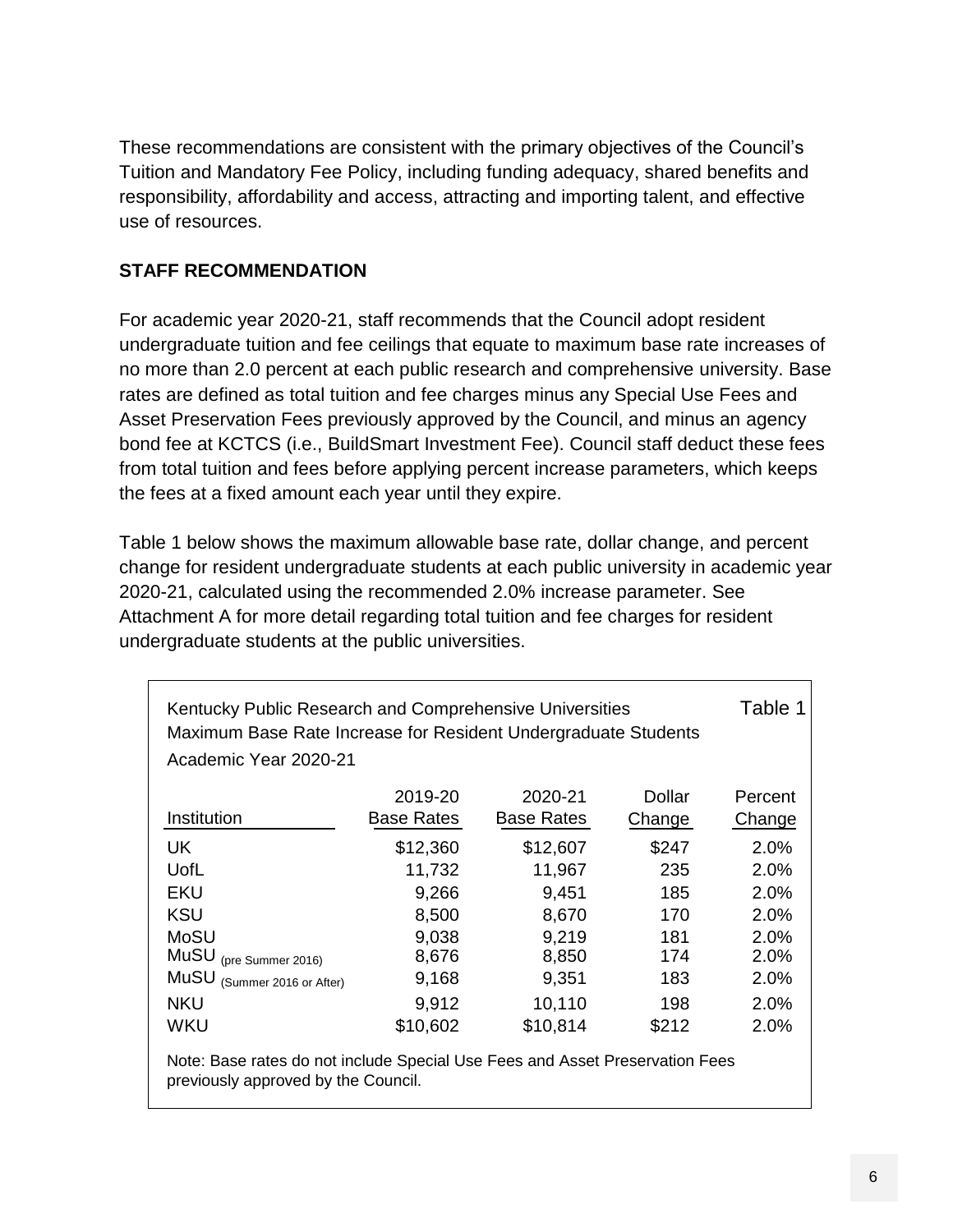Furthermore, for academic year 2020-21, staff recommends that the Council approve a tuition and fee ceiling for resident students attending KCTCS institutions that equates to a maximum dollar increase of no more than \$5.00 per credit hour in total tuition and fee charges. Table 2 shows the maximum allowable total tuition and fees, dollar change, and percent change for resident students at KCTCS in academic year 2020- 21, using this parameter.

| Table 2<br>Kentucky Community and Technical College System<br>Maximum Increase in Total Tuition and Fees for Resident Students<br>Academic Year 2020-21 |                           |                           |        |         |  |  |
|---------------------------------------------------------------------------------------------------------------------------------------------------------|---------------------------|---------------------------|--------|---------|--|--|
|                                                                                                                                                         | 2019-20 Total             | 2020-21 Total             | Dollar | Percent |  |  |
| Institution                                                                                                                                             | <b>Tuition &amp; Fees</b> | <b>Tuition &amp; Fees</b> | Change | Change  |  |  |
| $KCTCS$ (pch)                                                                                                                                           | \$182.00                  | \$187.00                  | \$5.00 | 2.7%    |  |  |
| $KCTCS$ (pch x 30)                                                                                                                                      | \$5,460                   | \$5,610                   | \$150  | 2.7%    |  |  |
| $pch = per credit hour$                                                                                                                                 |                           |                           |        |         |  |  |
| Note: Includes an \$8.00 per credit hour Agency Bond Fee (i.e., BuildSmart Fee) at<br>KCTCS.                                                            |                           |                           |        |         |  |  |

Finally, staff recommends that the public postsecondary institutions be allowed to submit, for Council approval, market competitive tuition and mandatory fee rates for graduate and online courses, as approved by their respective boards.

## **KEY ISSUES**

Over the past six months, Council staff identified and considered a number of key issues in developing its 2020-21 tuition and mandatory fee recommendation, including the level of state funding provided to postsecondary institutions in the enacted 2020-21 Budget of the Commonwealth, the decision on the part of state policymakers to maintain the current contribution rate for nonhazardous duty employees who participate in the Kentucky Employees Retirement System (KERS), the disruption to campus operations and impact on students and families of the COVID-19 pandemic, and fixed and unavoidable cost increases at Kentucky public postsecondary institutions. Each of these considerations is described in more detail below.

#### **State Funding**

On April 15, 2020, the Kentucky General Assembly passed a one-year budget (HB 352) that essentially provides the same level of state resources to the postsecondary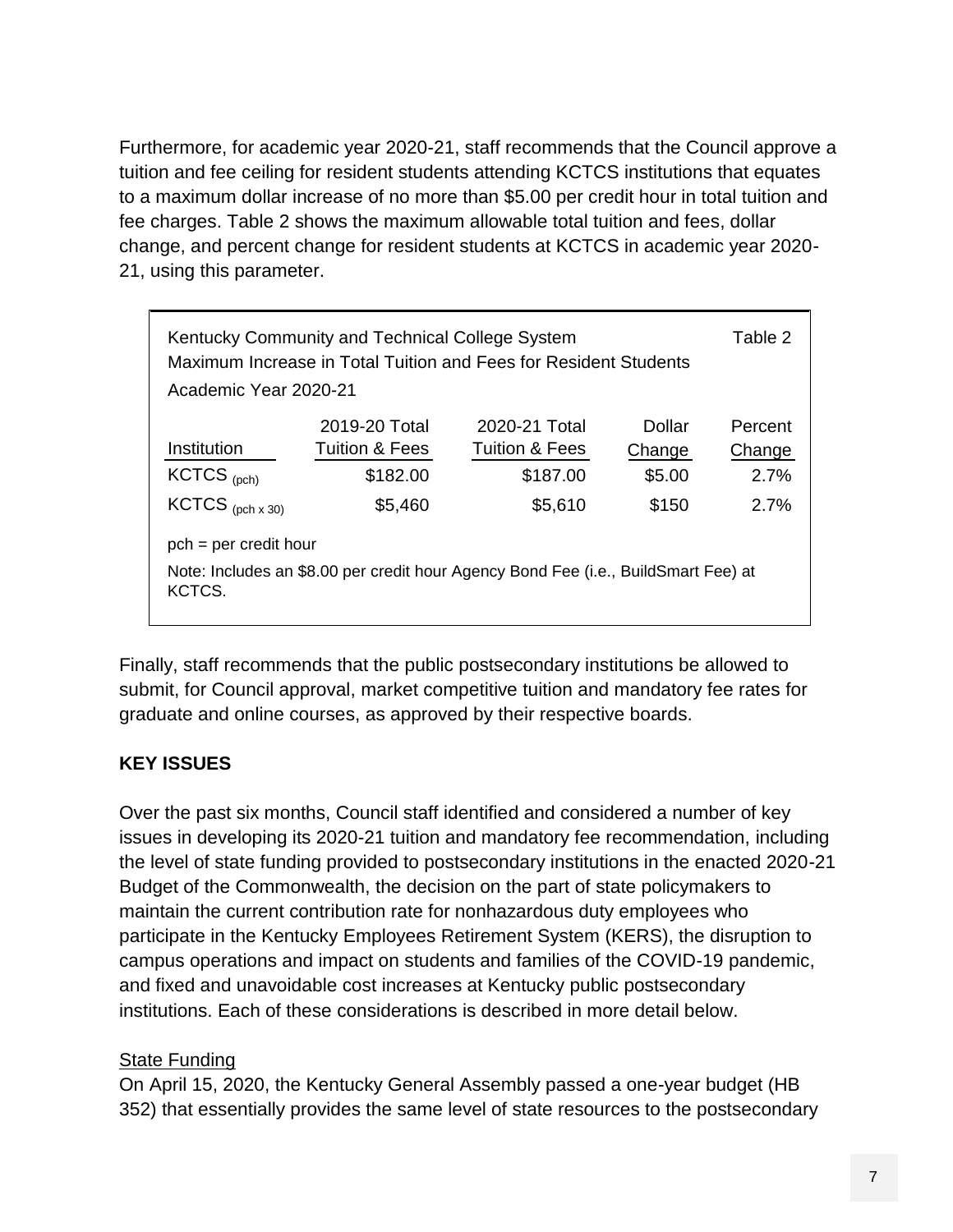institutions in fiscal year 2020-21 that they had in fiscal 2019-20. After adjusting for changes in debt service and discounting additional appropriations for mandated public service and research programs, and barring any mid-year budget cuts, the postsecondary institutions in aggregate will have the same level of funding this coming year that they have this year, or about \$860.4 million (see Attachment B). This figure includes \$110.5 million in mandated program funds that were already included in the fiscal 2019-20 base. The enacted budget includes a statutorily required 2.0 percent carve out of each institution's adjusted net General Fund and appropriates those funds, or \$14,994,800 in total, to the Postsecondary Education Performance Fund pending distribution to the campuses (per KRS 164.092).

Although earlier versions of the budget (i.e., Executive, House, and Senate budgets) proposed modest increases in General Fund appropriations for postsecondary institution operations, Council staff and campus administrators understand the uncertainty surrounding, and the potential state budgetary impacts caused by, the COVID-19 pandemic and are very appreciative that the Governor and General Assembly are attempting to stem the tide of funding cuts to postsecondary education that have persisted for more than a decade and have adopted a budget that provides flat funding for postsecondary institution operations in this challenging budgetary environment.

#### KERS Contribution Rate

Beginning with the 2012-13 tuition setting cycle, and in every cycle since, Council staff has explicitly considered the impact of mandated increases in retirement system contributions on postsecondary institution operating budgets. In the 2018-20 Budget of the Commonwealth, the General Assembly set the employer contribution rate for nonhazardous duty employees in the Kentucky Employees Retirement System (KERS) who were employed by state supported universities and community colleges at 49.47 percent in fiscal 2018-19 (HB 265/EN, pages 209-210). In the recently enacted 2020- 21 budget, the General Assembly set the employer contribution rate for nonhazardous duty employees at the comprehensive universities and KCTCS at 49.47 percent (HB 352/VO, page 161), or the same rate as the current year. Given that the enacted 2020- 21 budget does not call for an increase in the nonhazardous duty employee contribution rate, the budgetary impact of pension cost increases on comprehensive universities and KCTCS institutions in the coming fiscal year is expected to be minimal.

# COVID-19 Impact

The negative impacts of the COVID-19 pandemic on the postsecondary education community have been sudden and severe. As widely publicized in print media and news reports, public, private, and proprietary colleges and universities across the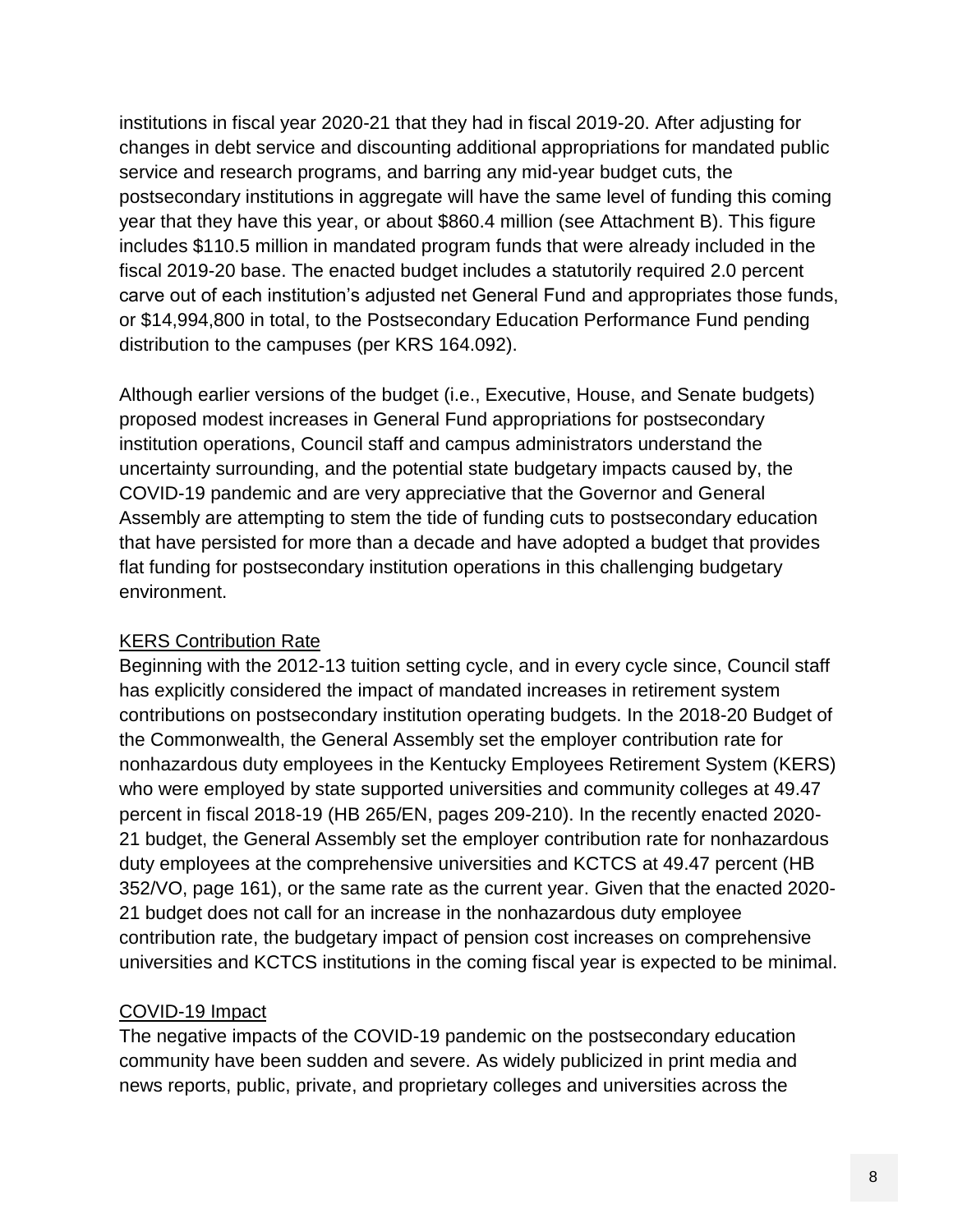nation transitioned to 100 percent online education midway through the spring 2020 semester, cancelled spring sports and other campus events, began offering refunds or credits for auxiliary services, such as housing and dining, and have experienced all manner of disruption to campus operations.

As many Council members know, the Coronavirus Aid, Relief, and Economic Security Act, or CARES Act, is providing billions of dollars in aid to postsecondary institutions and students. On April 9, 2020, US Department of Education senior officials participated in a COVID-19 briefing with higher education officials across the country and provided an overview of the first phase of the Department's implementation of the CARES Act, focusing on funding allocated to higher education institutions. As can be seen in Attachment C, Kentucky's public universities and community and technical colleges have been allocated a total of \$109.0 million in Higher Education Emergency Relief Fund (HEERF) dollars under Section 18004(a)(1) of the CARES Act. Of that amount, a minimum of 50% or \$54.5 million must be used to provide emergency financial aid grants to students.

CPE staff is in the process of working with campus officials to identify and catalogue all costs and forgone revenue associated with the COVID-19 emergency. Many of the cost and revenue impacts will not be known for many months, possibly extending beyond fall semester 2020. Early feedback received from campus CBOs indicates that the federal HEERF dollars allocated to the institutions, the portion not designated for student financial aid grants, will likely fall well short of the total costs and forgone revenue associated with campus responses to the Coronavirus pandemic.

The impact on students has been no less severe. Many students and families are coping with their own financial issues, whether related to the purchase of Internet access, course materials, or technology to facilitate distance learning, related to the purchase of food, housing, healthcare, or child care, or related to the loss of employment income. For this reason, from both a philosophical and policy perspective, CPE senior staff do not believe that students and families should have to shoulder the burden of COVID-19 related costs incurred by the postsecondary institutions by passing those costs along in the form of higher tuition and fees.

#### Fixed Cost Increases

Every tuition cycle, CPE staff works with campus chief budget officers (CBOs) to develop estimated fixed and unavoidable cost increases for the upcoming fiscal year. These costs typically include growth in expenditures for maintenance and operation (M&O) of facilities, retirement and health insurance contributions and payments, contractual obligations, worker's compensation, and student financial aid. As can be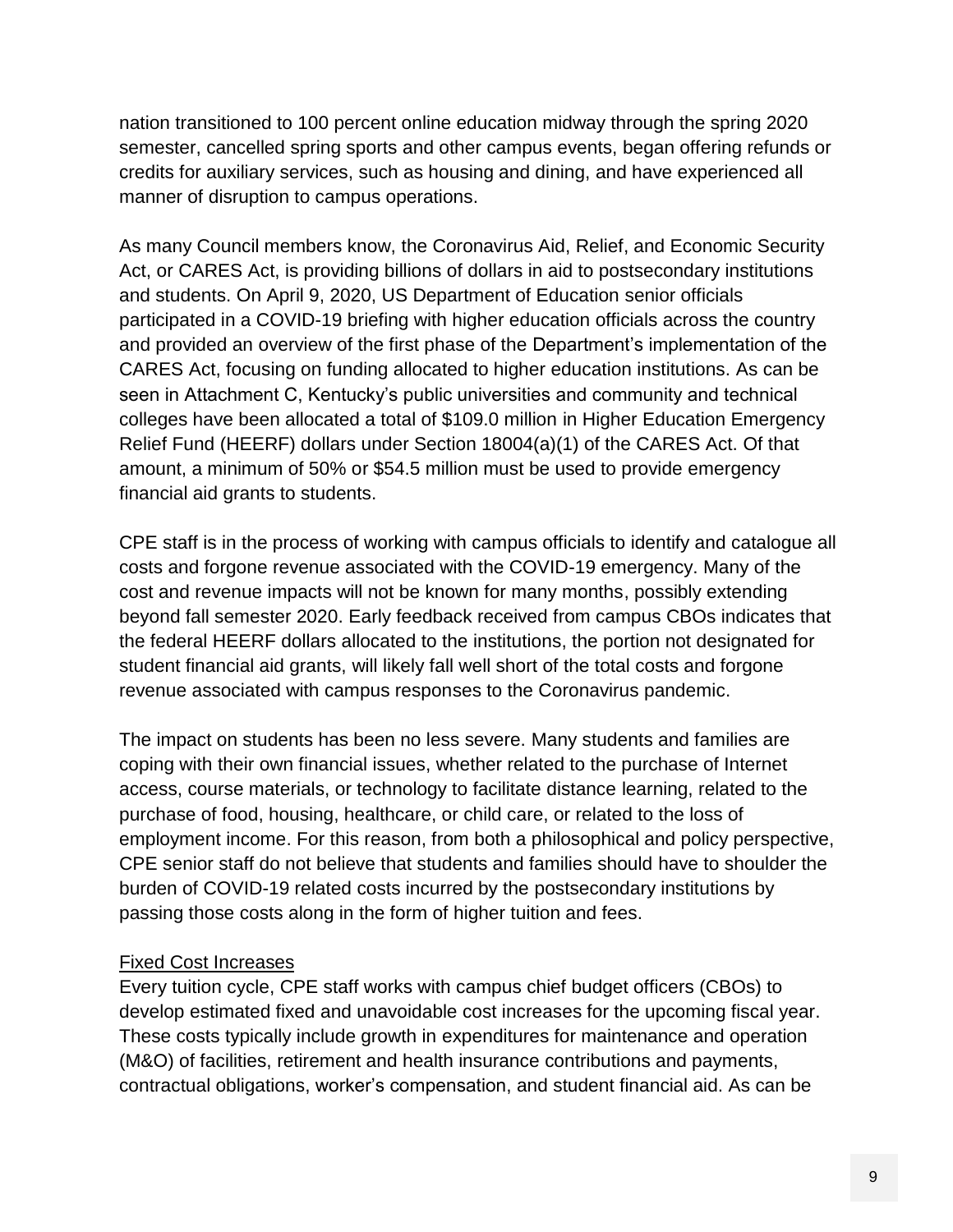seen in Attachment D, the CBOs estimate that these categories of fixed and unavoidable costs will increase by a system total \$75.5 million between this year and next. By comparison, the estimated system total net tuition and fee revenue generated by a 2.0 percent base rate increase for the public universities and a \$5. $^{00}$  per credit hour increase in total tuition and fees at KCTCS is \$32.7 million. In other words, the net tuition and fee revenue raised using the proposed parameters will cover about 43 percent of the estimated budgetary need related to typical non-COVID-19 fixed cost increases alone.

## **INSTITUTIONAL RATE PROPOSALS**

It is anticipated that the postsecondary institutions will submit their proposed 2020-21 tuition and fee rates for review and approval at the June Finance Committee and Council meetings. CPE staff will recommend approval of resident undergraduate rates that comply with approved ceilings and market competitive rates for graduate and online courses.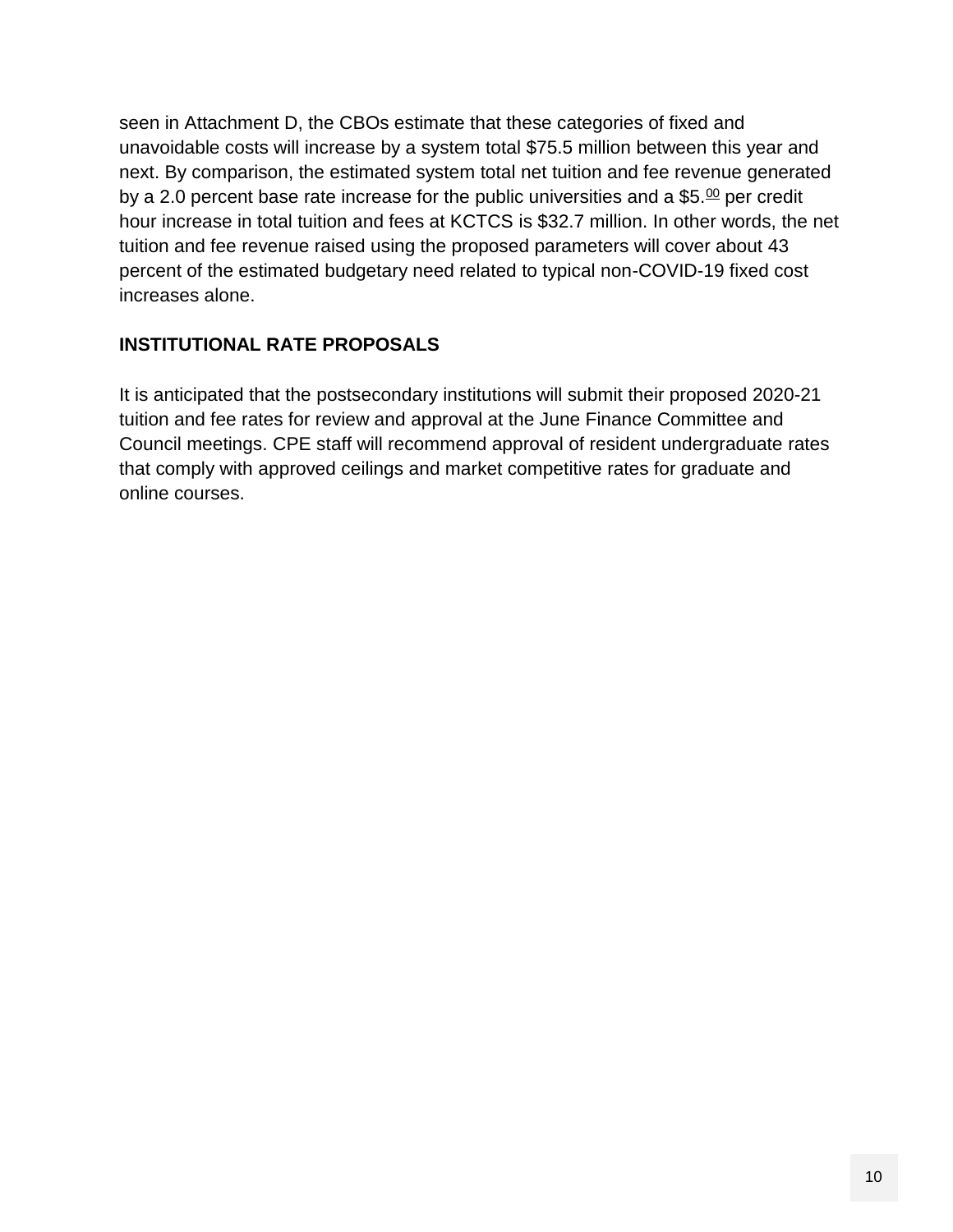#### Kentucky Public Postsecondary Institution **Attachment Attachment Attachment Attachment A**

Calculated Maximum Base Rates for Resident Undergraduate Students April 20, 2020 Academic Year 2020‐21

|                                      |                                   |                              | $(A - B)$                    |                                  | $C x (1 + D)$                 |                       | $(E + F)$                  | $(G - A)$        | $(G/A) - 1$       |
|--------------------------------------|-----------------------------------|------------------------------|------------------------------|----------------------------------|-------------------------------|-----------------------|----------------------------|------------------|-------------------|
| <b>Public Universities</b>           | A                                 | B                            |                              | D                                | Е                             | F                     | G                          | н                |                   |
|                                      |                                   | Academic Year 2019-20        |                              |                                  | Academic Year 2020-21         |                       |                            |                  |                   |
| Institution                          | <b>Tuition and</b><br>Fee Charges | <b>Special Fees</b>          | Current<br><b>Base Rates</b> | % Increase<br><b>Parameters</b>  | Proposed<br><b>Base Rates</b> | <b>Special Fees</b>   | Tuition and<br>Fee Charges | Dollar<br>Change | Percent<br>Change |
|                                      |                                   |                              |                              |                                  |                               |                       |                            |                  |                   |
| UK                                   | $$12,360$ (a)                     | \$0                          | \$12,360                     | 2.0%                             | \$12,607                      | \$0                   | \$12,607                   | \$247            | 2.0%              |
| UofL                                 | 11,928                            | (b)<br>196                   | 11,732                       | 2.0%                             | 11,967                        | 196                   | 12,163                     | 235              | 2.0%              |
| EKU                                  | 9,866                             | (c)<br>600                   | 9,266                        | 2.0%                             | 9,451                         | 600                   | 10,051                     | 185              | 1.9%              |
| KSU                                  | 8,800                             | (d)<br>300                   | 8,500                        | 2.0%                             | 8,670                         | 300                   | 8,970                      | 170              | 1.9%              |
| MoSU                                 | 9,290                             | (e)<br>252                   | 9,038                        | 2.0%                             | 9,219                         | 252                   | 9,471                      | 181              | 1.9%              |
| MuSU (Admitted Prior to Summer 2016) | 8,844                             | 168<br>$-$ (f)               | 8,676                        | 2.0%                             | 8,850                         | 300<br>$-$ (i)        | 9,150                      | 306              | 3.5%              |
| MuSU (Admitted Summer 2016 or After) | 9,336                             | 168                          | 9,168                        | 2.0%                             | 9,351                         | 300                   | 9,651                      | 315              | 3.4%              |
| <b>NKU</b>                           | 10,296                            | (g)<br>384                   | 9,912                        | 2.0%                             | 10,110                        | 384                   | 10,494                     | 198              | 1.9%              |
| WKU                                  | 10,802                            | $200$ (h)                    | 10,602                       | 2.0%                             | 10,814                        | 200                   | 11,014                     | 212              | 2.0%              |
|                                      |                                   |                              | Percent Increase Parameter:  | 2.0%                             |                               |                       |                            |                  |                   |
|                                      |                                   |                              | $(A - B)$                    |                                  | $(C + D)$                     |                       | $(E + F)$                  | $(G - A)$        | $(G/A) - 1$       |
| <b>KCTCS Institutions</b>            | A                                 | B                            |                              | D                                |                               | F.                    | G                          | н                |                   |
| Academic Year 2019-20                |                                   |                              |                              | Academic Year 2020-21            |                               |                       |                            |                  |                   |
| Institution                          | Tuition and<br>Fee Charges        | <b>Special Fees</b>          | Current<br><b>Base Rates</b> | \$ Increase<br><b>Parameters</b> | Proposed<br><b>Base Rates</b> | <b>Special Fees</b>   | Tuition and<br>Fee Charges | Dollar<br>Change | Percent<br>Change |
| KCTCS <sub>pch</sub>                 | \$182.00 pch                      | \$8.00 $_{\text{pch}}^{(i)}$ | \$174.00 pch                 | $$5.00$ <sub>pch</sub>           | \$179.00 $_{\text{pch}}$      | $$8.00_{\text{pch}}$$ | \$187.00 pch               | \$5.00 pch       | 2.7%              |
| KCTCS (pch x 30 hours)               | 5,460                             | 240                          | 5,220                        | 150                              | 5,370                         | 240                   | 5,610                      | 150              | 2.7%              |
|                                      |                                   |                              | Dollar Increase Parameter:   | \$5.00                           |                               |                       |                            |                  |                   |

Dollar Increase Parameter:

#### Footnotes:

<sup>(a)</sup> Beginning in academic year 2019-20, UK discontinued the practice of charging differential tuition and fees rates between lower division and upper division students.

<sup>(b)</sup> UofL's tuition and fee charges include a Special Use Fee of \$98.<sup>00</sup> per semester or \$196.<sup>00</sup> per year for full-time students.

<sup>(c)</sup> EKU's tuition and fee charges include a Special Use Fee of \$150.<sup>00</sup> per semester or \$300.<sup>00</sup> per year for full-time students and an Asset Preservation Fee of \$10.<sup>00</sup> per credit hour for all students.

(d) KSU's tuition and fee charges include an Asset Preservation Fee of \$150.<sup>00</sup> per semester or \$300.<sup>00</sup> per full-time students and \$10.<sup>00</sup> per credit hour for part-time students.

<sup>(e)</sup> MoSU's tuition and fee charges include a Special Use Fee of \$66.<sup>00</sup> per semester or \$132.<sup>00</sup> per year for full-time undergraduate students, and an Asset Preservation Fee of \$60.<sup>00</sup> per semester or \$120.<sup>00</sup> per year for full-time undergraduate students. For part-time and graduate students, the aforementioned fees are \$5.<sup>00</sup> per credit hour for each fee.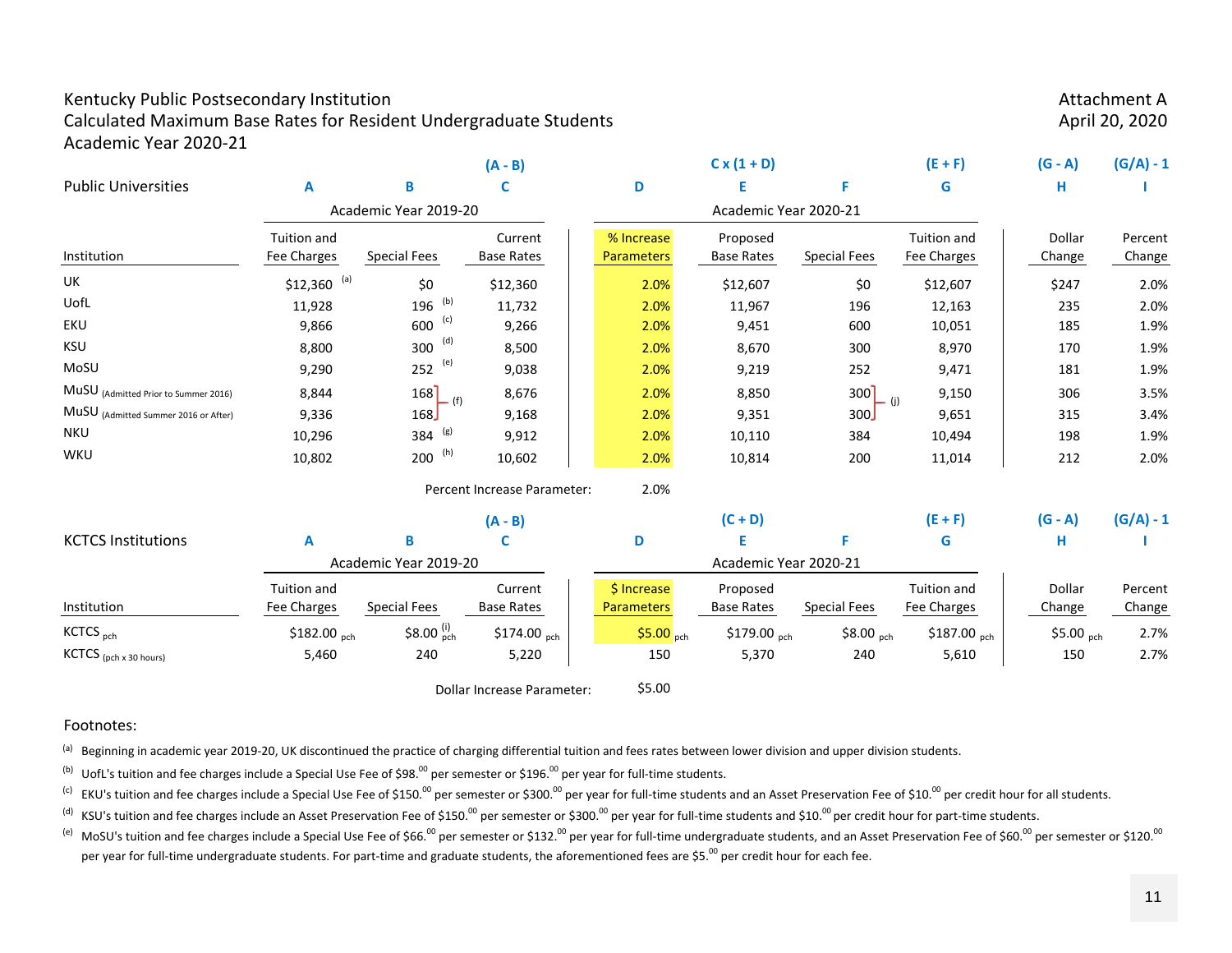#### Kentucky Public Postsecondary Institution **Attachment Attachment Attachment Attachment A** Calculated Maximum Base Rates for Resident Undergraduate Students April 20, 2020 Academic Year 2020‐21

#### Footnotes (Cont'd):

- <sup>(f)</sup> MuSU's tuition and fee charges include an Asset Preservation Fee of \$84.<sup>00</sup> per semester or \$168.<sup>00</sup> per year for full-time students and \$7.<sup>00</sup> per credit hour for part-time students. The university charges differential tuition and fee rates to students who were admitted prior to summer 2016 and those admitted summer 2016 or after.
- $^{(g)}$  NKU's tuition and fee charges include a Special Use Fee of \$192.<sup>00</sup> per semester or \$384.<sup>00</sup> per year for full‐time students and \$16.<sup>00</sup> per credit hour for part‐time students.
- <sup>(h)</sup> WKU's tuition and fee charges include a Special Use Fee of \$100.<sup>00</sup> per semester or \$200.<sup>00</sup> per year for full-time undergraduate students and \$10.<sup>00</sup> per credit hour for graduate and part-time students.
- (i) Beginning in academic year 2014‐15, KCTCS tuition and fee charges include an \$8.00 per credit hour Agency Bond Fee (i.e., also known as the BuildSmart Fee).
- (j) In April 2019, MuSU requested and the Council approved an Asset Preservation Fee exception that would be phased in over two years. In the current academic year, the fee was implemented at \$7.<sup>00</sup> per credit hour capped at 12 credit hours per semester (i.e., 24 credit hours or \$168.<sup>00</sup> for fall and spring combined) and for academic year 2020-21, the fee will increase to \$10.<sup>00</sup> per credit hour capped at 15 credit hours per semester (i.e., 30 credit hours or \$300.<sup>00</sup> for fall and spring combined).

#### Definitions:

- Tuition and fee charges are annual full-time comparison rates, assuming a student takes 15 credit hours per semester for two semesters (i.e., fall and spring) for a total of 30 credit hours taken during the academic year.
- •A Special Use Fee is a mandatory fee that has been requested by students and approved by an institution's governing board and the Council on Postsecondary Education, the revenue from which is used to pay debt service and operations and maintenance expenses on facilities that support student activities and services.
- •An Asset Preservation Fee is a mandatory fee that has been approved by an institution's governing board and the Council on Postsecondary Education, the revenue from which is used either to pay for directly or to finance asset preservation and renovation of postsecondary institution Education and General facilities.
- Base rates are defined as total tuition and fee charges minus Special Use Fees or Asset preservation Fees at seven universities and minus Agency Bond fees at KCTCS.

pch = per credit hour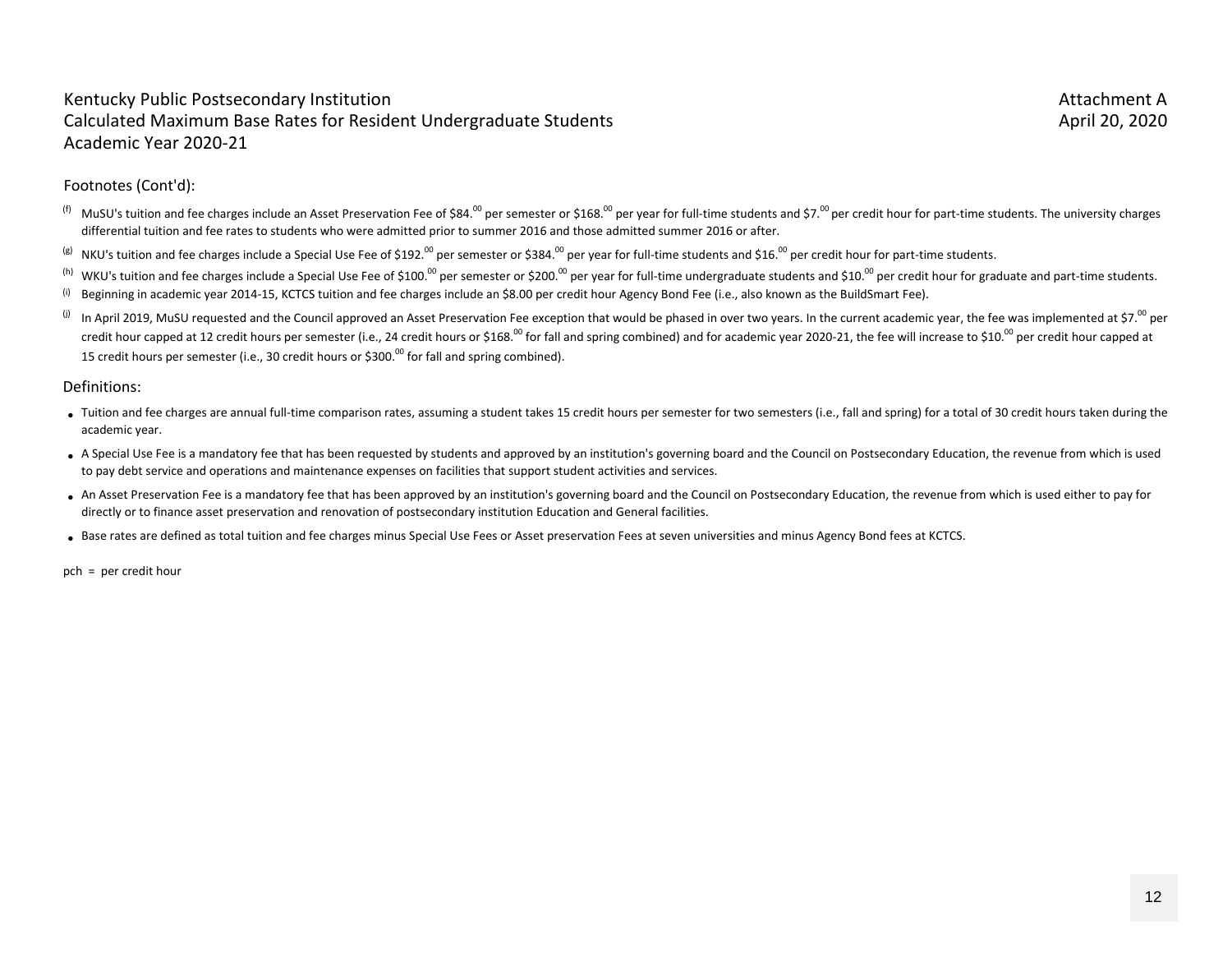## Kentucky Public Postsecondary Institutions Attachment B and the set of the set of the set of the set of the set of the set of the set of the set of the set of the set of the set of the set of the set of the set of the set Change in Net General Fund for Postsecondary Institution Operations April 20, 2020 April 20, 2020 Between Fiscal Years 2019‐20 and 2020‐21

#### *In Nominal Dollars*

|                                  |                |                           | New Mandated            |                     |                |         |
|----------------------------------|----------------|---------------------------|-------------------------|---------------------|----------------|---------|
|                                  | 2019-20 Net    | 2020-21 Net               | Program Funds           | Modified            | Dollar         | Percent |
| Institution                      | General Fund 1 | General Fund <sup>3</sup> | Adjustment <sup>4</sup> | <b>General Fund</b> | Change         | Change  |
| University of Kentucky           | \$261,056,400  | \$258,609,200             | ( \$1,186,300)          | \$257,422,900       | ( \$3,633,500) | $-1.4%$ |
| University of Louisville         | 126,633,700    | 124,117,900               | 0                       | 124,117,900         | (2,515,800)    | $-2.0%$ |
| Eastern Kentucky University      | 63,753,600     | 65,020,000                | (2,500,000)             | 62,520,000          | (1,233,600)    | $-1.9%$ |
| Kentucky State University        | 25,259,100     | 25,384,300                | (497, 400)              | 24,886,900          | (372, 200)     | $-1.5%$ |
| <b>Morehead State University</b> | 38,466,800     | 38,332,900                | (579,000)               | 37,753,900          | (712,900)      | $-1.9%$ |
| <b>Murray State University</b>   | 44,581,400     | 43,753,800                |                         | 43,753,800          | (827, 600)     | $-1.9%$ |
| Northern Kentucky University     | 52,300,000     | 51,280,500                | 0                       | 51,280,500          | (1,019,500)    | $-1.9%$ |
| Western Kentucky University      | 73,723,300     | 72,596,200                | (237, 400)              | 72,358,800          | (1,364,500)    | $-1.9%$ |
| <b>KCTCS</b>                     | 174,581,000    | 171,265,800               | 0                       | 171,265,800         | (3,315,200)    | $-1.9%$ |
| Performance Fund                 | -2<br>U        | 14,994,800                | <b>NA</b>               | 14,994,800          | 14,994,800     | NA.     |
| Total                            | \$860,355,300  | \$865,355,400             | (55,000,100)            | \$860,355,300       | \$0            | $0.0\%$ |

<sup>1</sup> Sum of each institution's fiscal year 2019-20 regular General Fund appropriation as enacted (HB 200) and its earned share of \$38.7 million from the Postsecondary Education Performance Fund (PEPF) based on funding model calculations. Does not include \$2,545,500 in debt service for a HealthCare Disparities Initiative capital project at the University of Kentucky.

<sup>2</sup> The enacted 2018-20 budget (HB 200) included a \$38.7 million appropriation for the PEPF. Those funds were distributed using the funding model and are included in each institution's 2019‐20 net General Fund number.

 $3$  Regular General Fund appropriations for postsecondary institution operations as enacted (HB 352), minus \$317,000 in debt service for aviation related capital projects at Eastern Kentucky University.

4 Additional appropriations totaling just over \$5.0 million in fiscal 2020-21 for mandated research and public service programs at UK \$1,186,300, EKU \$2,500,000, KSU \$497,400, MoSU \$579,000, and WKU \$237,400 are deducted from fiscal 2020‐21 net General Fund to calculate the modified General Fund.

<sup>5</sup> The statutorily required 2.0% stop loss in fiscal 2020-21 results in a 2.0% carve out of each institution's formula base and a corresponding appropriation to the PEPF that net to zero for the system.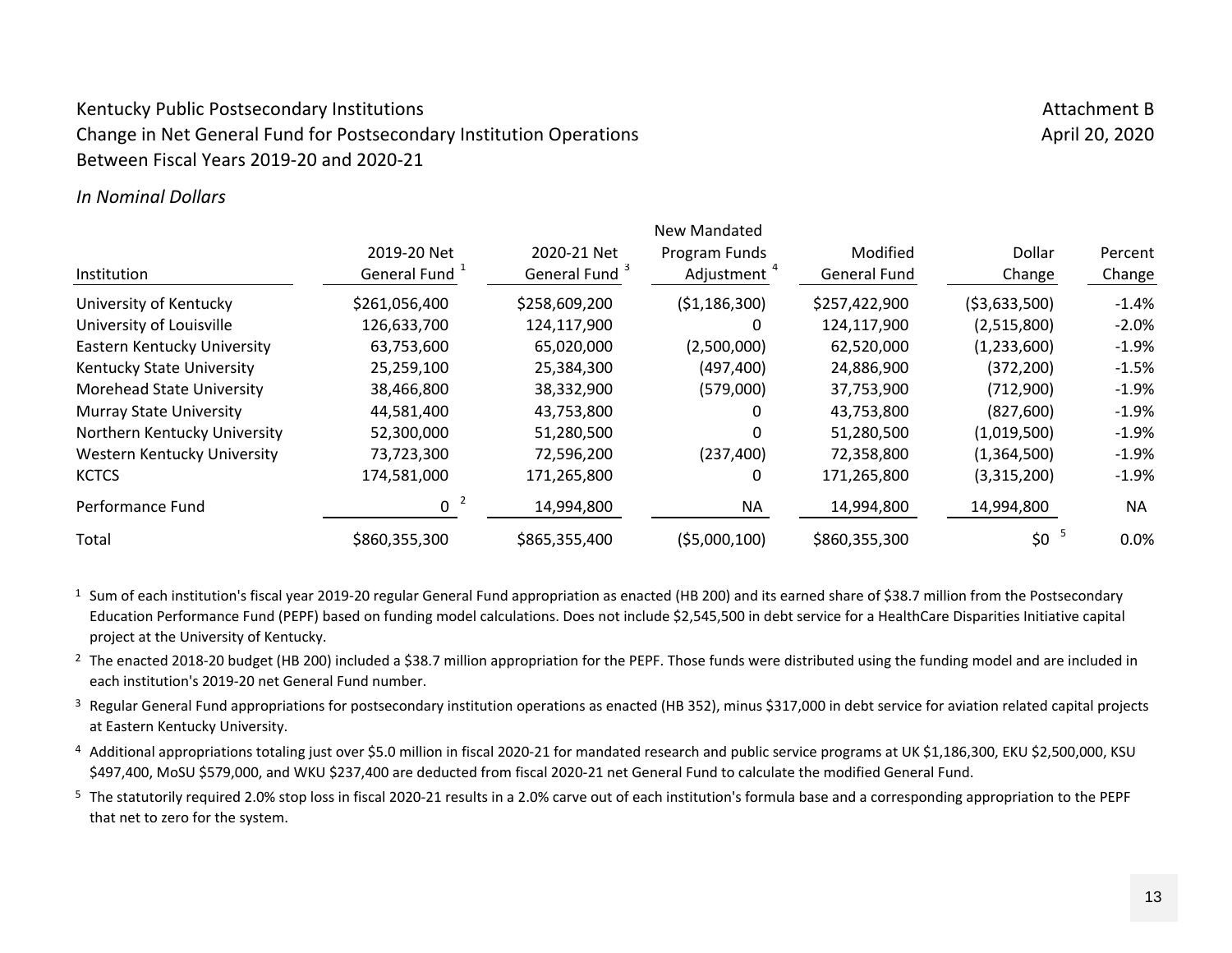# Council on Postsecondary Education CARES Act: Higher Education Emergency Relief Fund

Allocations for Kentucky Public Postsecondary Institutions Under Section 18004(a)(1)

|                                                       |                         | <b>Minimum Allocation</b>  |
|-------------------------------------------------------|-------------------------|----------------------------|
|                                                       |                         | to be Awarded for          |
|                                                       |                         | <b>Emergency Financial</b> |
| Postsecondary Institution                             | <b>Total Allocation</b> | Aid Grants to Students     |
| University of Kentucky                                | \$17,811,058            | \$8,905,529                |
| University of Louisville                              | 12,478,790              | 6,239,395                  |
| Eastern Kentucky University                           | 10,542,767              | 5,271,384                  |
| Kentucky State University                             | 1,372,077               | 686,039                    |
| Morehead State University                             | 6,016,440               | 3,008,220                  |
| <b>Murray State University</b>                        | 6,270,769               | 3,135,385                  |
| Northern Kentucky University                          | 7,998,963               | 3,999,482                  |
| Western Kentucky University                           | 10,636,493              | 5,318,247                  |
| <b>Public University Total</b>                        | \$73,127,357            | \$36,563,681               |
| Ashland Community and Technical College               | \$1,897,125             | \$948,563                  |
| Big Sandy Community and Technical College             | 1,809,773               | 904,887                    |
| <b>Bluegrass Community and Technical College</b>      | 4,961,119               | 2,480,560                  |
| Elizabethtown Community and Technical College         | 2,426,734               | 1,213,367                  |
| <b>Gateway Community and Technical College</b>        | 1,797,783               | 898,892                    |
| Hazard Community and Technical College                | 1,248,333               | 624,167                    |
| Henderson Community College                           | 806,658                 | 403,329                    |
| Hopkinsville Community College                        | 1,399,325               | 699,663                    |
| Jefferson Community and Technical College             | 5,179,693               | 2,589,847                  |
| Madisonville Community College                        | 1,069,051               | 534,526                    |
| Maysville Community and Technical College             | 1,992,396               | 996,198                    |
| Owensboro Community and Technical College             | 1,789,723               | 894,862                    |
| <b>Somerset Community College</b>                     | 3,029,445               | 1,514,723                  |
| Southcentral Kentucky Community and Technical College | 2,424,487               | 1,212,244                  |
| Southeast Kentucky Community and Technical College    | 1,616,993               | 808,497                    |
| West Kentucky Community and Technical College         | 2,444,514               | 1,222,257                  |
| <b>KCTCS Institution Total</b>                        | \$35,893,152            | \$17,946,582               |
| <b>Public Institution Total</b>                       | \$109,020,509           | \$54,510,263               |

Note: Figures reported above do not include CARES Act allocations to Kentucky private or proprietary institutions.

Source: USDOE, Office of Postsecondary Education, CARES Act: Higher Education Emergency Relief Fund.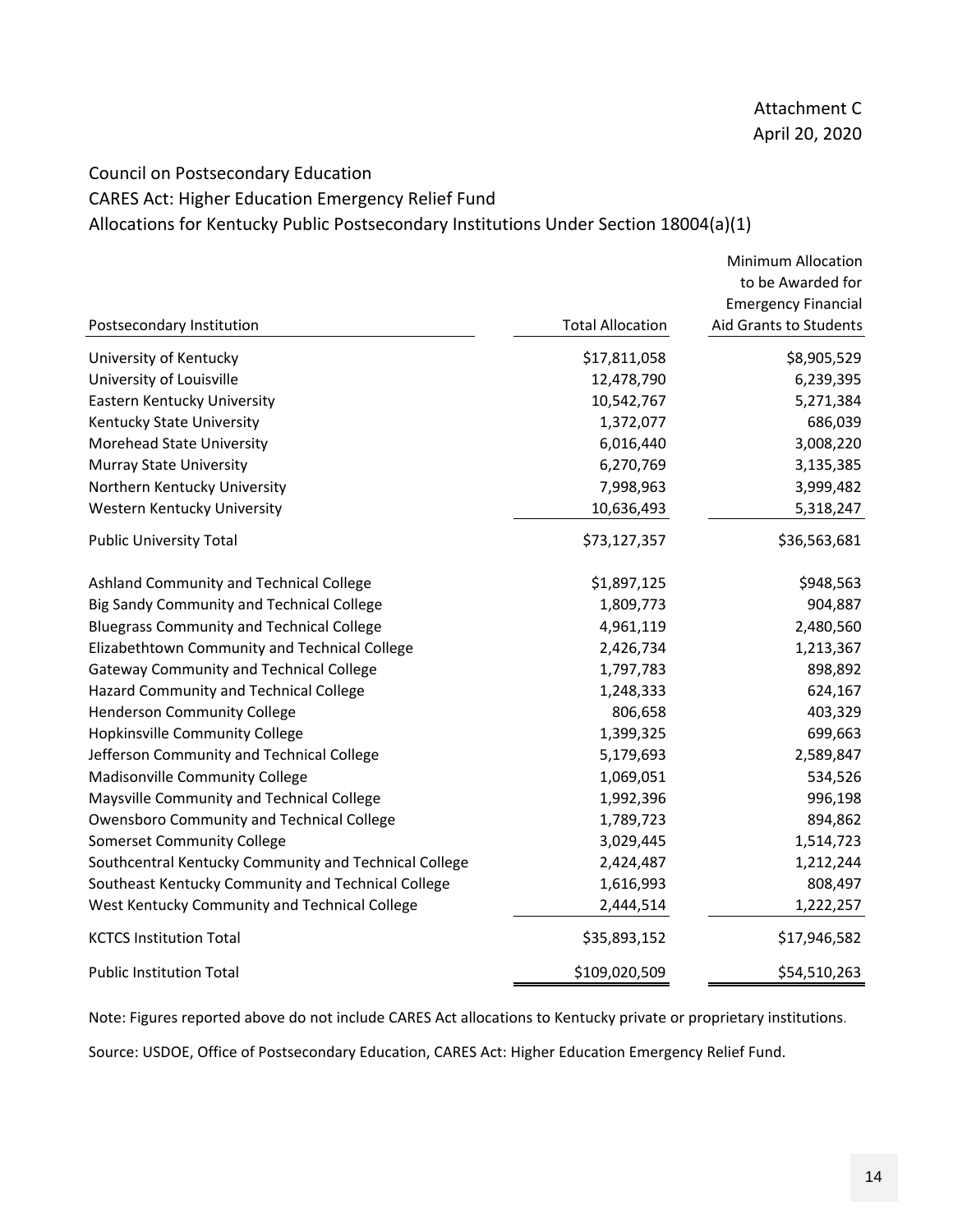# Kentucky Public Postsecondary Institutions Attachment D Attachment D Estimated Fixed and Unavoidable Cost Increases April 20, 2020 Fiscal Year 2020‐21

| Institution  | 2019-20 E&G<br>Expenditures | Personnel<br>Cost Increases | Maintenance<br>& Operations | Student<br><b>Financial Aid</b> | <b>Other Cost</b><br><i><u><b>Increases</b></u></i> | <b>Total Fixed</b><br>Cost Increases | Percent<br>of E&G |
|--------------|-----------------------------|-----------------------------|-----------------------------|---------------------------------|-----------------------------------------------------|--------------------------------------|-------------------|
| UK           | \$1,487,005,501             | \$6,378,218                 | \$1,743,235                 | \$8,791,788                     | \$0                                                 | \$16,913,240                         | 1.1%              |
| UofL         | 515,325,331                 | 2,846,664                   | 3,069,197                   | 5,601,377                       | 0                                                   | 11,517,238                           | 2.2%              |
| EKU          | 230,600,000                 | 3,850,000                   | 0                           | 550,000                         | 750,000                                             | 5,150,000                            | 2.2%              |
| <b>KSU</b>   | 32,370,969                  | (243, 410)                  | 283,138                     | 50,000                          | 0                                                   | 89,728                               | 0.3%              |
| MoSU         | 104,630,622                 | 154,844                     | 487,256                     | 1,153,702                       | 235,784                                             | 2,031,586                            | 1.9%              |
| MuSU         | 164,328,001                 | (470, 864)                  | 1,980,808                   | 450,000                         | 433,000                                             | 2,392,944                            | 1.5%              |
| <b>NKU</b>   | 189,153,180                 | 5,689,654                   | 191,170                     | 1,313,001                       | 6,894,676                                           | 14,088,501                           | 7.4%              |
| <b>WKU</b>   | 289,750,092                 | 400,000                     | 1,599,020                   | 487,993                         | 0                                                   | 2,487,013                            | 0.9%              |
| <b>KCTCS</b> | 633,998,400                 | 9,547,300                   | 2,522,100                   | 8,782,600                       | 0                                                   | 20,852,000                           | 3.3%              |
|              | \$3,647,162,095             | \$28,152,406                | \$11,875,924                | \$27,180,461                    | \$8,313,460                                         | \$75,522,250                         | 2.1%              |

Note: Other Cost Increases include maintenance vehicles, service contracts, leases, and equipment at EKU; IT contractual obligations, leases, insurance, memberships, service contracts, merchant fees, library books, professional services, and debt service at MoSU; property and liability insurance, and faculty rank promotions at MuSU; and accelerated online revenue share payments and debt service at NKU.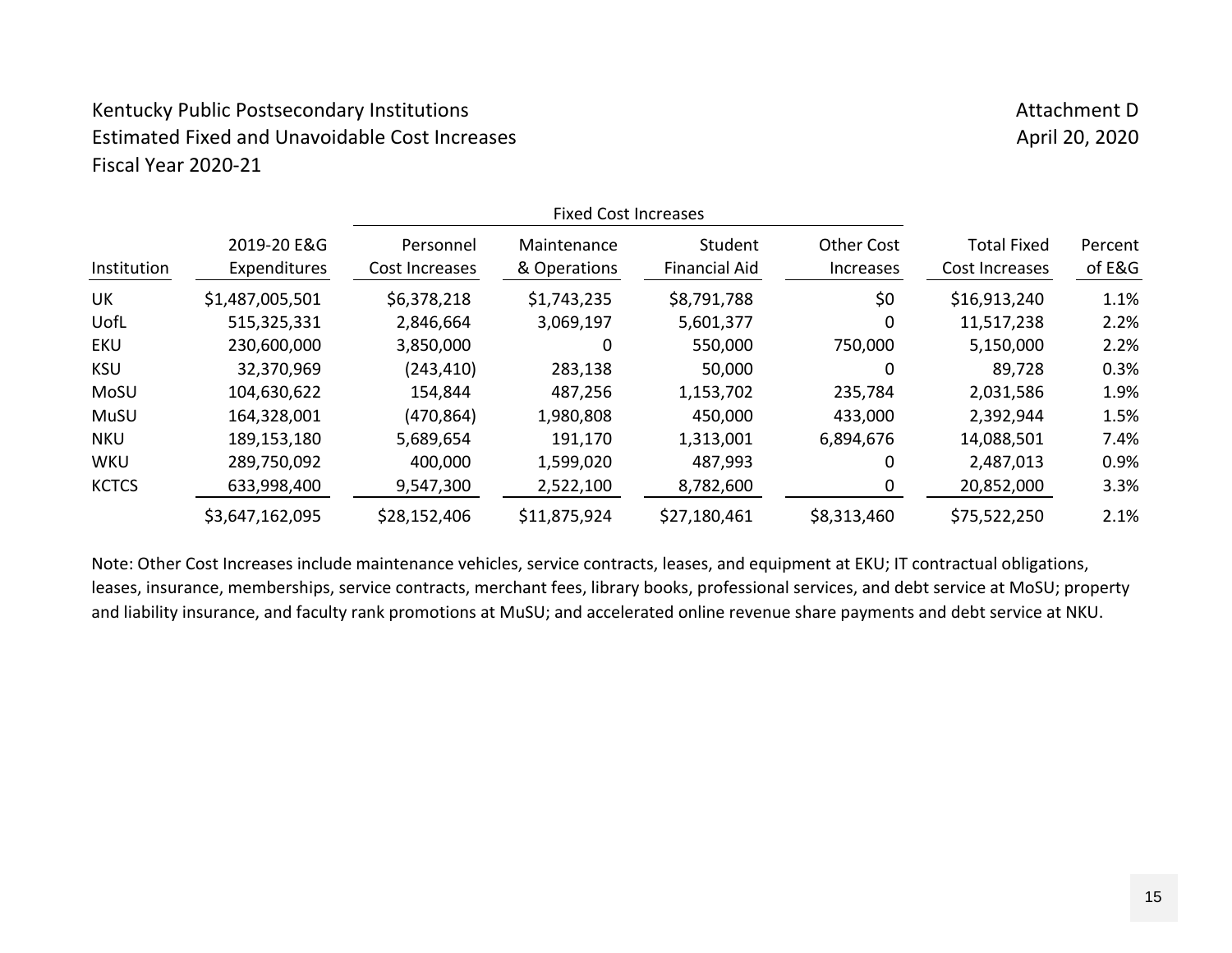**TITLE:** Update on CARES Act Funding – Highlights of Key Provisions

**DESCRIPTION:** Staff will provide an update on the funding coming from the Coronavirus Aid, Relief, and Economic Security (CARES) Act.

**PRESENTER**: Lee Nimocks, CPE's Vice President and Chief of Staff

The Coronavirus Aid, Relief, and Economic Security (CARES) Act, passed by Congress in late March, provides several streams of funding that will impact Kentucky's colleges and universities and the students they serve.

#### **Higher Education Emergency Relief Fund**

The CARES Act includes more than \$30 billion for education, with at least \$13.5 billion for the nation's K-12 schools and more than \$14 billion for higher education. Funding for colleges and universities will run through the Higher Education Emergency Relief Fund.

## **Kentucky colleges and universities that are Title IV eligible will receive a share of \$156 million based on formula established by the U.S. Department of Education (USDOE).**

Seventy-five percent (75%) of the funding is based on a relative share of full-time equivalent enrollment of Pell students and twenty-five percent (25%) is based on relative share of full-time equivalent enrollment of non-Pell students. The formula excludes online enrollment. Please see *Attachment A* for a breakdown of funding going to each Kentucky campus.

Ninety percent (90%) of the Higher Education Emergency Relief Fund flow to campuses in two equal distributions: Emergency Cash Grants for Students and grants to help campuses respond to costs incurred due to the pandemic. Ten percent (10%) of the Higher Education Emergency Relief Fund will be directed to minority serving campuses and campuses with significant unmet need after receiving funds from other pools.

 **Emergency Cash Grants to Students:** These funds, which comprise fifty percent (50%) of the ninety percent (90%) going to all campuses, have been released by USDOE. Contingent on a signed Letter of Agreement from each campus, funding will begin to flow to institutions this week. Campuses are required to provide reports on the use of funds first 30 days of receipt, and every 45 days thereafter.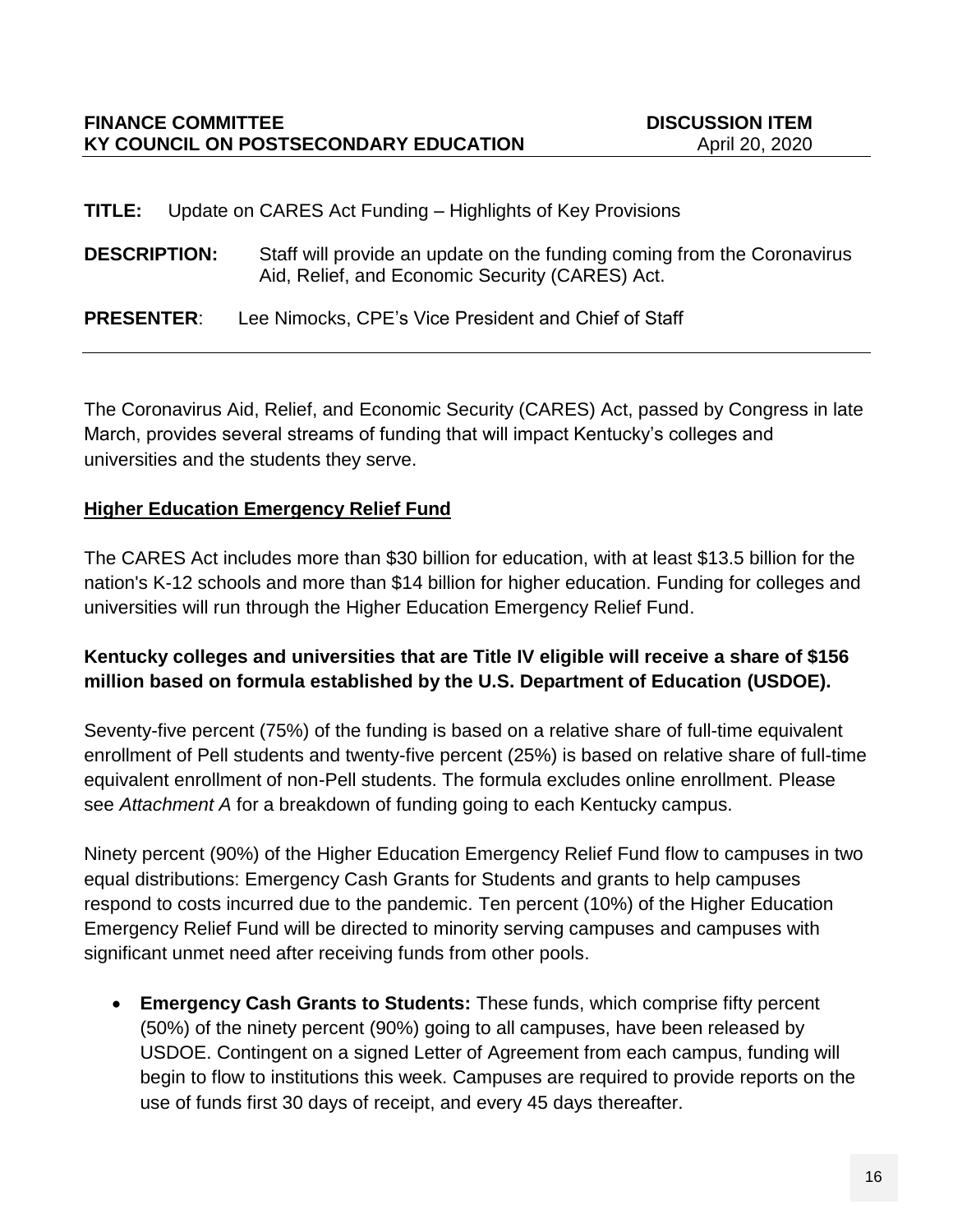The campuses will distribute these funds directly to their students to help them respond to emergency needs resulting from the pandemic: food and housing insecurity, healthcare, childcare, course materials and technology. Colleges and universities have been given significant flexibility on how they will distribute the student funding. However, based on conversations with Kentucky's presidents, CPE staff developed broad distribution guidelines (still in draft form) that encourage campuses to prioritize student retention and academic progression to ensure students are able to complete the current academic term and be well positioned to continue their studies in the summer and fall of 2020 (*see Attachment B*).

Per USDOE, campuses cannot use these funds to reimburse themselves for refunds or financial aid previously provided to students due to the pandemic. Institutions have the option of awarding some aid to all of their students, award aid only to those who have demonstrated need, or a combination. Finally, institutions should prioritize students with the greatest need and factor in student socioeconomic status.

- **Grants Supporting Campuses:** The other fifty percent (50%) of the ninety percent (90%) of funding in the Higher Education Emergency Relief Fund that goes to all campuses is to be used to help colleges and universities respond to costs associated with the pandemic like transitioning students to online programs, needed technology infrastructure, and other COVID-19 costs. We anticipate more information from USDOE next week and the release of those funds soon after.
- **Grants for Minority Serving Campuses and Campuses with Unmet Need:** Ten percent (10%) of the Higher Education Emergency Relief Fund, or approximately \$1.4 billion, is reserved for minority serving colleges, tribal colleges, historically black colleges and universities, and campuses with significant unmet need after receiving funds from other pools. The funds for minority serving campuses will be distributed based on relative share of existing Title III, V, and VII appropriations. Campuses with significant unmet need will be determined through the Fund for Improvement of Postsecondary Education (FIPSE) competitive grant process.

## **Governor's Emergency Education Relief Fund (GEERF)**

GEERF provides \$3 billion in flexible emergency block grants to governors to help them meet the needs of students, schools, postsecondary institutions, and other education-related organizations. The funding will be distributed to states on a formula basis: 60% based on relative share of population ages 5-24 and 40% based on relative share of population counted under Elementary and Secondary Education Act. **Kentucky is slated to receive about \$44 million of the \$3 billion total.**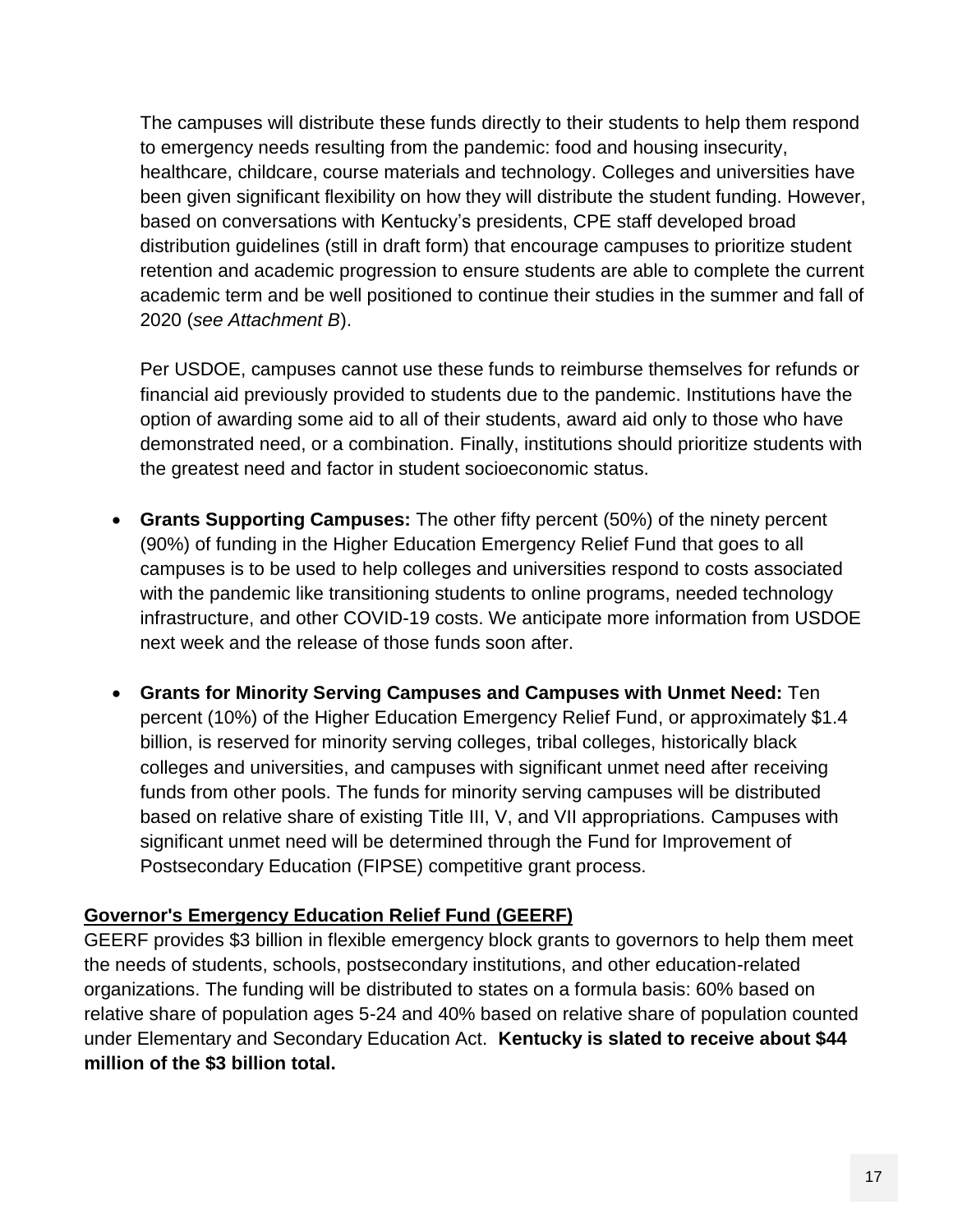Receipt of GEERF grants requires that states maintain their education funding levels during the next three fiscal years at the average level of the past three fiscal years. However, states can request waivers. Funding will be distributed at governor's discretion to public and private campuses, K-12 institutions and school districts. **USDOE released GEERF funding last week, and states are in the process of filling out required application materials.**

While USDOE is providing a great deal of flexibility in the use of funds, there is an expectation that funding will support high need institutions (those most effected by COVID-19, and those needing additional support in providing access to online instruction). States have one year to spend the GEERF grants but are encouraged to so as quickly as possible. CPE staff are working closely with the Governor's office and Kentucky campuses to determine funding distribution criteria for these grant dollars and in what areas the aid would be most beneficial. According to USDOE, states and education institutions receiving aid from GEERF or the Higher Education Emergency Relief Fund are to make every effort not to layoff staff. However, this is not a binding mandate.

## **Student Aid, Borrowing and Repayment**

- The CARES Act provides temporary student loan relief for students who have Direct Loans (federally owned). All loan and interest payments on these loans are deferred through September 30, 2020 without penalty to the borrower. The Act also suspends garnishment of wages. However, these provisions do not impact the many thousands of citizens with commercially held loans or federally guaranteed through the Federal Family Education Program (the precursor to the Direct Loan program).
- The CARES Act allows employers to provide up to \$5,250 in tax-free student loan repayment benefits which allows employers to contribute to employees' loan payments without the requirement that employees include that money as income when they file their taxes.
- The Act provides a waiver of requirements for higher education institutions to match federal funds for Federal Supplemental Educational Opportunity Grants and Federal Work-Study Programs for the 2019-2020 and 2020-2021 academic years.
- The CARES Act allows colleges and universities to turn unused work-study funds into supplemental grants and to continue paying work-study wages while in person courses and campus activities are suspended.
- The Act suspends a student's obligation to return Title IV aid they have received if they withdraw during a payment period due to a COVID-19-related emergency.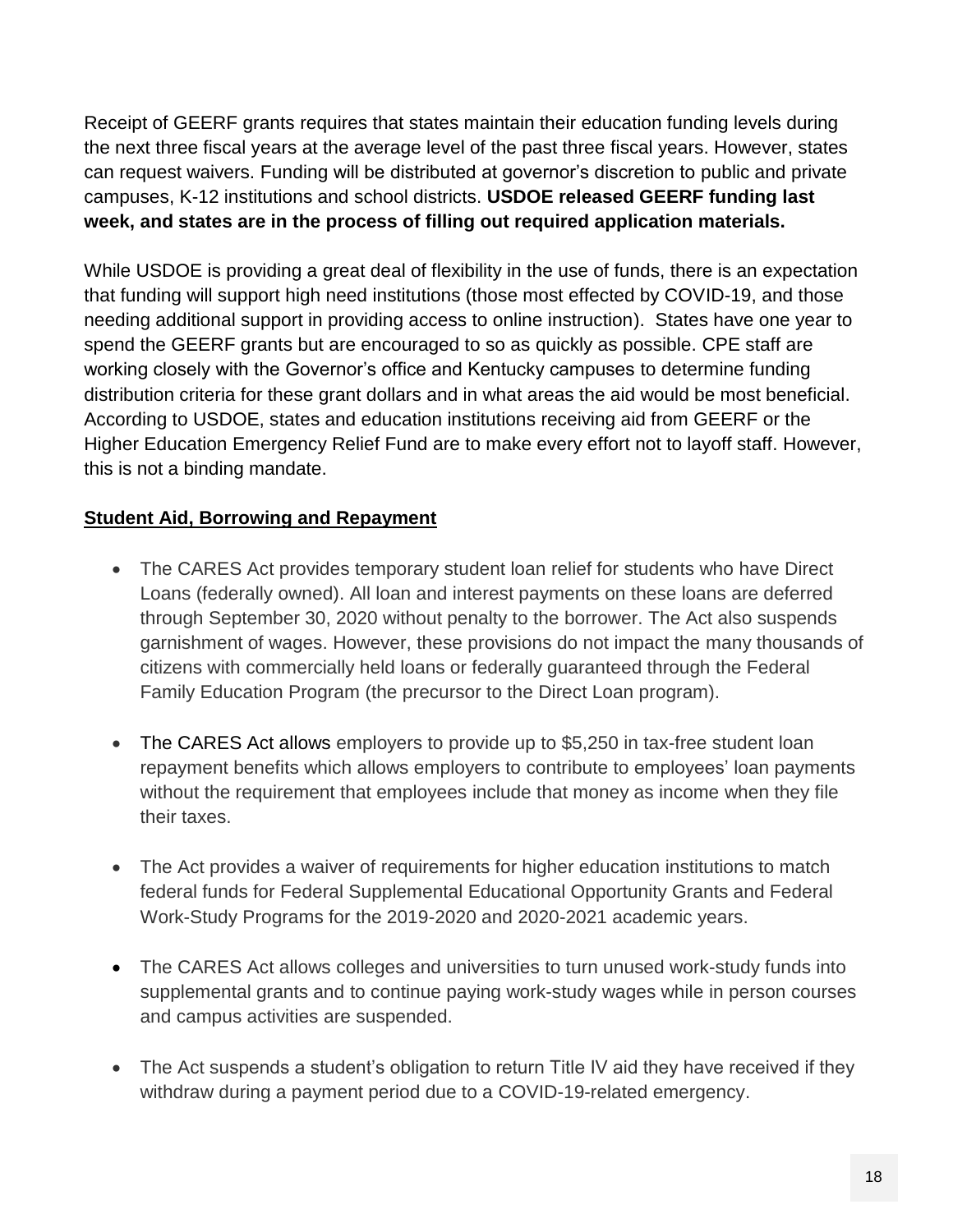- TEACH Grants/Teacher Loan Forgiveness: For teachers who could not finish their year of teaching service as a result of COVID-19, their partial year of service shall be counted as a full year of service toward TEACH grant obligations or Teacher Loan Forgiveness. The CARES Act waives a requirement that teachers must serve consecutive years of teaching service for Teacher Loan Forgiveness eligibility, if a teacher's service is not consecutive as a result of COVID-19.
- The CARES Act includes \$40 million for administrative expenses to support changes (both those carried in the bill and those made administratively) to student aid programs to help students and borrowers.

#### **Medical and Scientific Research and Healthcare Programs**

There are a number of sections in the Act that identify funding streams supporting scientific and health-related research, and healthcare programs. We are working with UK and UofL and anticipate they will seek funds from a number of these agencies to support and expand current and future research. Our comprehensive universities may also seek funding to support research and health-related programs on their campuses. The CARES Act identifies the following:

- National Science Foundation: \$75 million to respond to COVID-19
- NASA: \$60 million to respond to COVID-19
- Department of Energy Office of Science: \$99.5 million to respond to COVID-19 and provide "support and access to scientific user facilities."
- National Institutes of Health (scattered among various institutes within NIH): \$945 million
- Supplemental awards for health centers for programs of the Public Health Service Act, potentially including institutions of higher education operating a health center that serves "a population that is medically underserved…" or a nurse managed health clinic, defined as a program that "provides primary care or wellness services to underserved or vulnerable populations and that is associated with a school, college, university or department of nursing, federally qualified health center, or independent nonprofit health or social services agency as defined by the Public Health Service Act."
- Education and Training Relating to Geriatrics: Creates a \$40 million annual pool of money for fiscal years 2021-2025 for, among others, community college and college/university nursing programs to train individuals in geriatric medicine.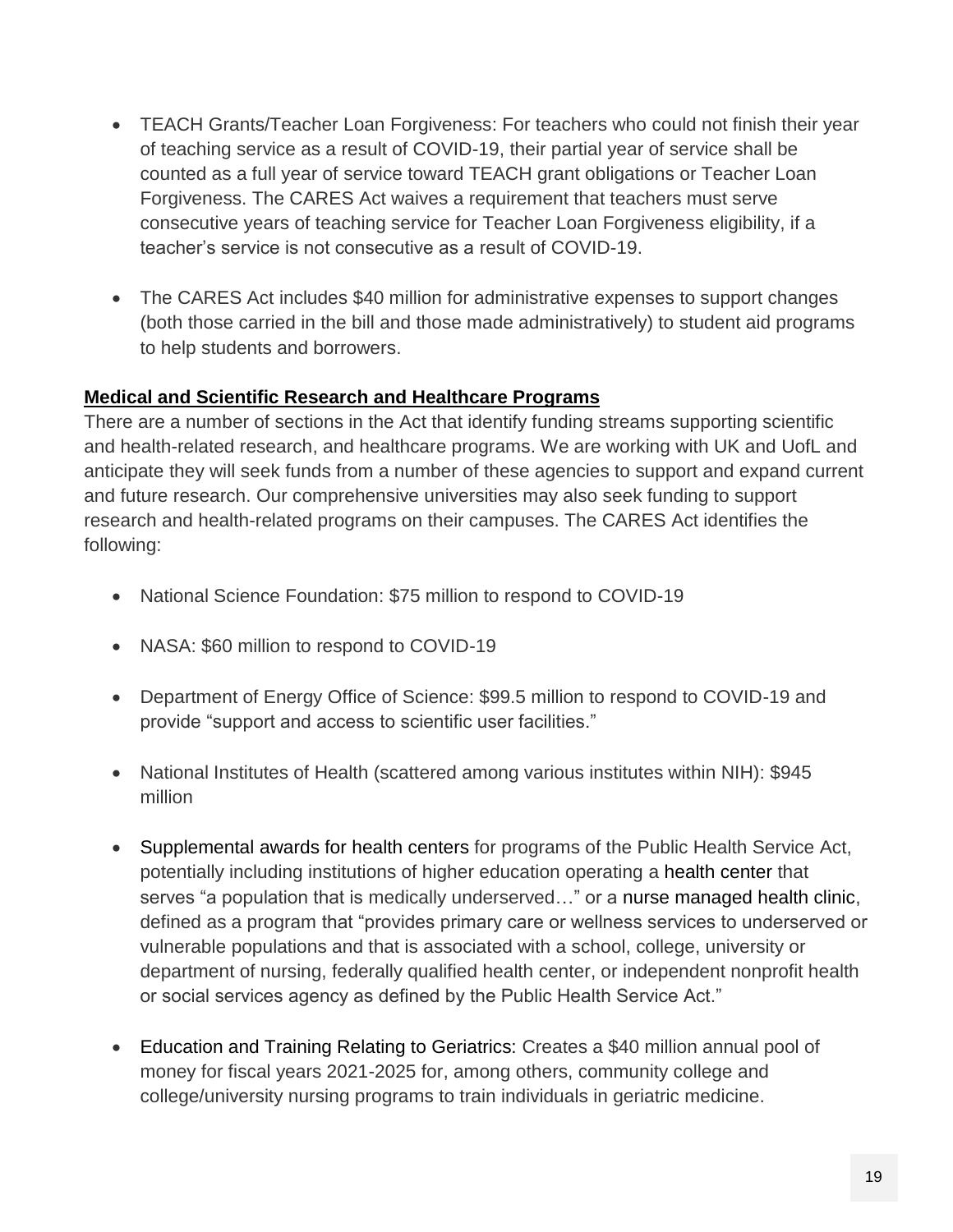Nursing Workforce Development: Revives federal funding for a program under the Public Health Service Act to promote educational programs for persons entering the nurse workforce - \$117 million annual pool available for grants.

## **Support for NEA and NEH**

There also are grant opportunities provided in the CARES Act to support cultural agencies and activities, including those sponsored by higher education institutions:

- National Endowment for the Arts: \$75 million
- National Endowment for the Humanities: \$75 million
- Institute of Museum and Library Services: \$50 million

#### **Safe Schools and Citizenship Education**

The CARES Act separately allocates \$100 million in funds to schools for Safe Schools and Citizenship Education initiatives through Project SERV, which provides educationrelated services, including counseling and referrals for mental health services, disinfecting affected schools, and distance learning to local educational agencies and higher education institutions. These funds are available through September 30, 2021.